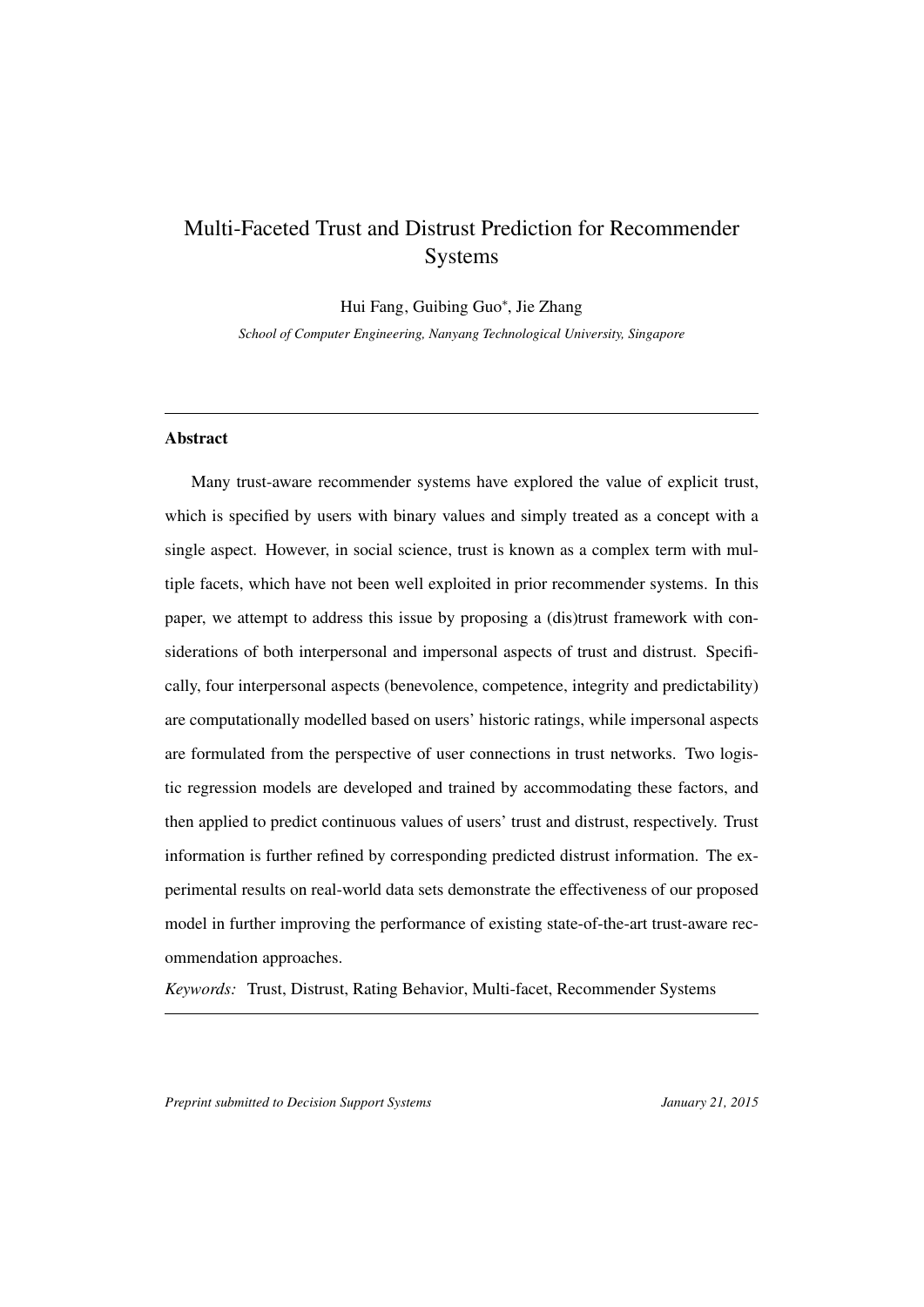# 1. Introduction

Trust has been extensively exploited for improving the predictive accuracy of recommendations by ameliorating the issues such as *data sparsity* and *cold start* that recommender systems inherently suffer from [\[1,](#page-31-0) [18,](#page-32-0) [16,](#page-32-1) [3,](#page-31-1) [26,](#page-33-0) [9,](#page-32-2) [5\]](#page-31-2). In essence, trust provides additional information from which user preference can be better modelled, alternative or complementary to rating-based similarity. Both implicit [\[24\]](#page-33-1) and explicit [\[18,](#page-32-0) [3,](#page-31-1) [16,](#page-32-1) [26,](#page-33-0) [9,](#page-32-2) [5\]](#page-31-2) trust have been investigated in the literature. The former trust is usually inferred from user-item interactions (i.e., ratings) whereas the latter is directly specified by users indicating whom and to what extent they trust. In contrast, although distrust is recognized to play an equivalently important role as trust [\[22\]](#page-33-2), the investigation of utilizing distrust in recommender systems is still in its infancy [\[30,](#page-33-3) [31\]](#page-33-4). To the best of our knowledge, no prior work has attempted to predict distrust for improving recommender systems.

Another issue of existent trust-aware recommender systems is the simplified modelling of trust as a concept with a single aspect, such as the ability to provide accurate ratings (known as *competence*) [\[24\]](#page-33-1) or the probability of behaving maliciously. However, it is well acknowledged in social science that trust is a concept with multi-faceted properties [\[19,](#page-32-3) [21,](#page-32-4) [20\]](#page-32-5). One possible explanation is that only limited information is available in the few and publicly accessible data sets. Although some efforts have been made to capture multiple aspects (e.g. information credibility [\[12\]](#page-32-6)) of raters (who give ratings) in recommender systems, they are essentially distinct concepts from trust. A generally agreed proposition states that people trusting each other may not always share similar preferences  $[10]$ . This statement leads to the following interesting research ques-

<sup>∗</sup>Corresponding author. Address: Nanyang Technological University, 50 Nanyang Avenue, Singapore 639798. Tel.:+65-84005322

*Email address:* gguo1@e.ntu.edu.sg (Guibing Guo)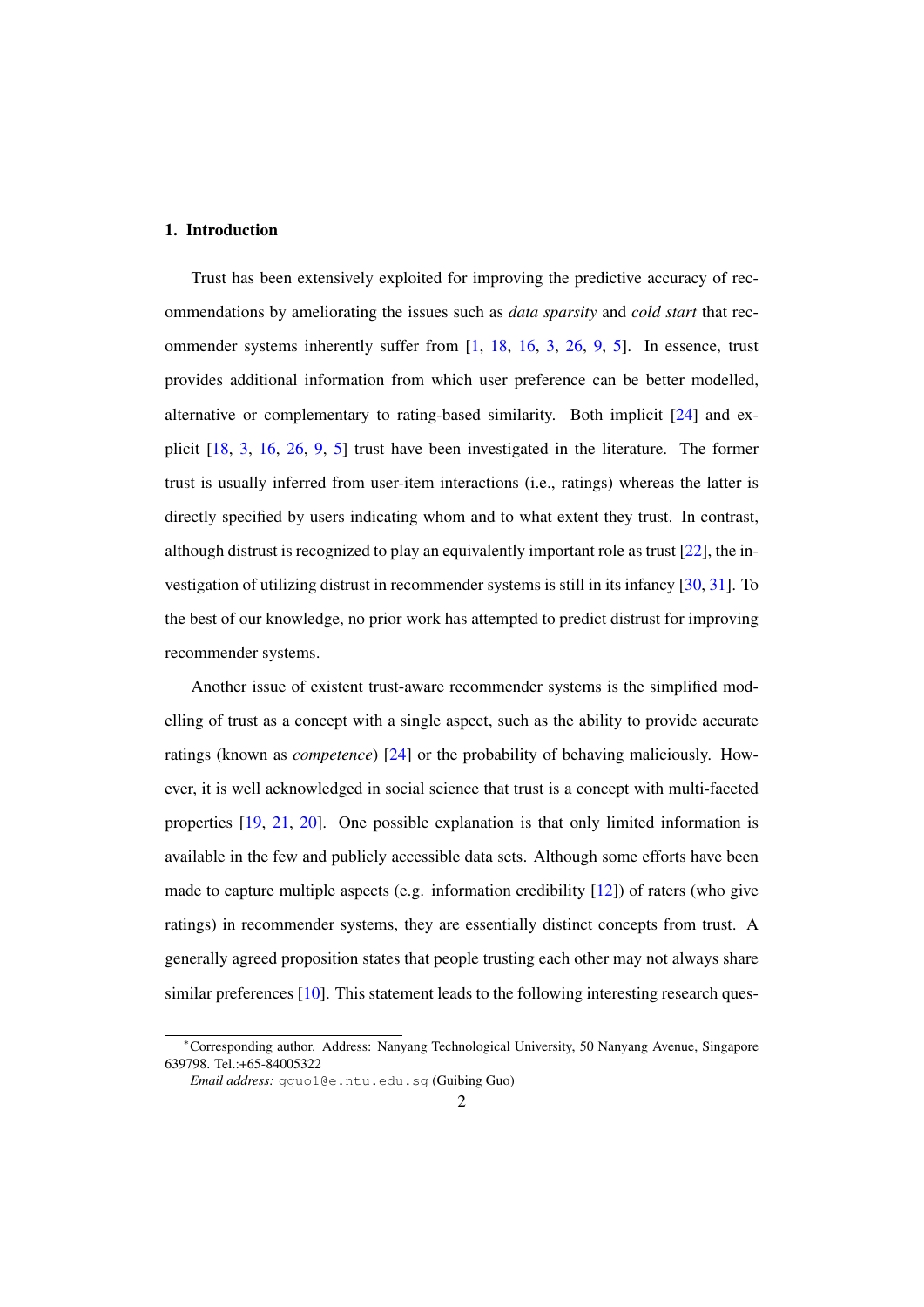tion: *which aspects of (dis)trust reflect user preferences more and hence should be more considered for user preference modelling?* The answer would provide a guidance on whom and to what extent one can trust, especially given the fact that most available (i.e. explicit) trust scores are binary, i.e., either 1 (trust) or -1 (distrust) without specific degrees of trust or distrust.

In this paper, we aim to address the research question by proposing a framework of trust and distrust, taking into considerations both interpersonal and impersonal aspects of trust and distrust adapted from social science [\[20\]](#page-32-5). Specifically, four interpersonal aspects (i.e., benevolence, competence, integrity and predictability) are computationally modelled based on users' past ratings, while impersonal aspects (e.g., degree centrality) are formulated from the perspective of social links in trust networks. Note that the social links in a trust network consist of both trust and distrust connections among users. Two logistic regression models are developed and trained by accommodating these factors and then applied to predict continuous values of users' trust and distrust, respectively. We further refine the trust information using the predicted distrust information. These newly generated trust values can then be applied into the existing trust-aware recommender algorithms (i.e. TidalTrust, Merge and SocialMF). The experimental results on real-world data sets demonstrate the effectiveness of our proposed model for improving the performance of three representative trust-aware recommendation algorithms. In addition, the generality of our model is also empirically demonstrated. In all, our work is the first to comprehensively study the multiple aspects of trust and distrust in the context of recommender systems. The study results lead to refined trust and distrust predictions, and in consequence notable improvement on recommendation accuracy when the predicted trust and distrust are utilized in recommendation approaches.

The rest of the paper is organized as follows. Section [2](#page-3-0) gives an overview of related research in the literature. Section [3](#page-6-0) elaborates the proposed (dis)trust framework,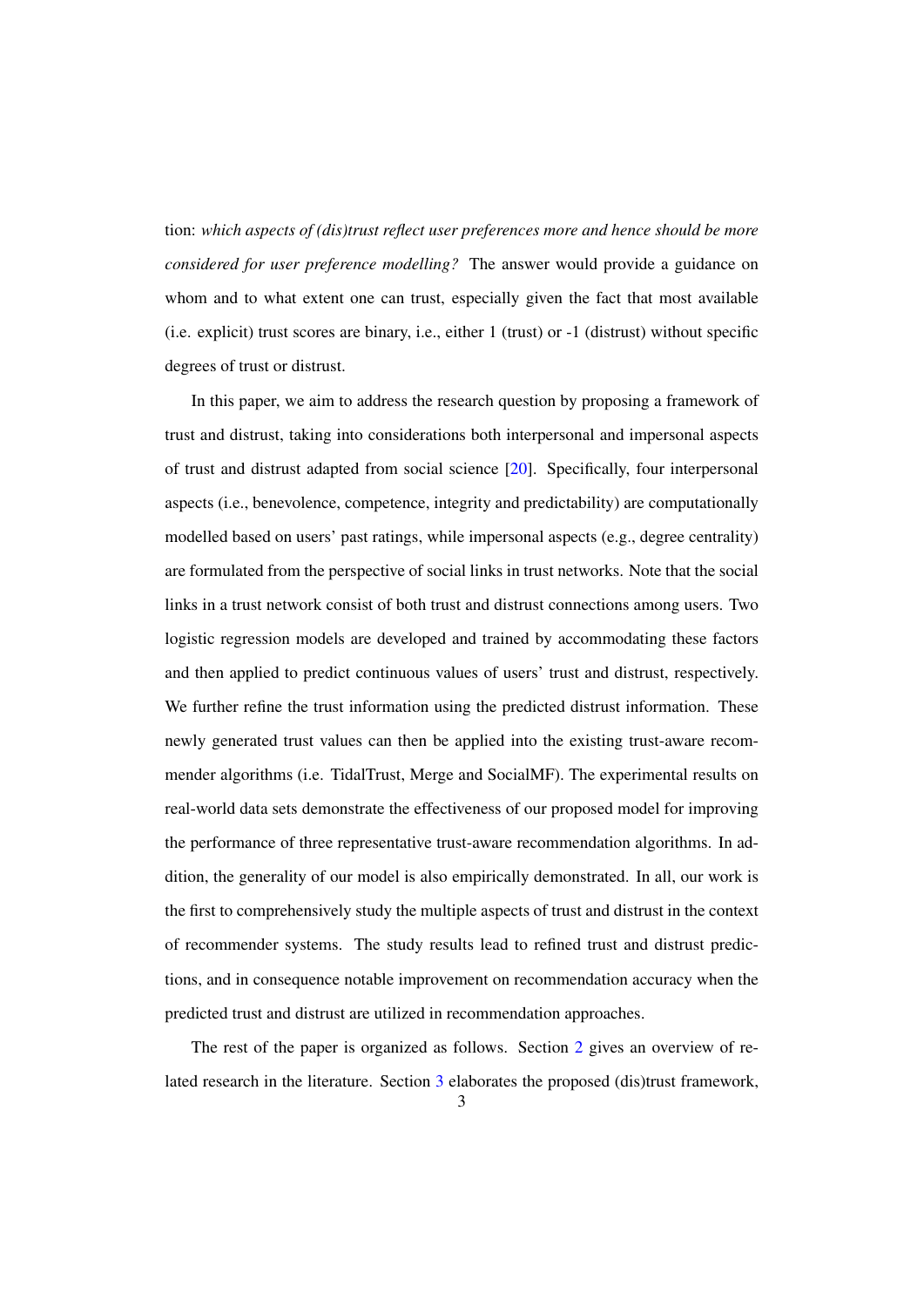and Section [4](#page-9-0) introduces the trust and distrust prediction models. The effectiveness of our approach is evaluated and discussed in Sections [5](#page-15-0) and [6,](#page-18-0) respectively. Finally, the conclusion and future work are presented in Section [7.](#page-28-0)

# <span id="page-3-0"></span>2. Related Work

Both trust and distrust are well-known as heterogenous rather than homogenous concepts in the fields of social science and computational trust, each of which is composed of multiple aspects [\[19,](#page-32-3) [21\]](#page-32-4). Specifically, Mayer et al. [\[19\]](#page-32-3) report that the trust relationship between a trustor (who specifies trust statements) and a trustee (who receives trust statements) is mainly influenced by the trustor's *propensity* to trust others in terms of three interpersonal aspects related with the trustee, namely *ability* (*competence*), *benevolence* and *integrity*. Mcknight and Chervany [\[21\]](#page-32-4) enrich this model by adding one more aspect of the trustee—*predictability* as well as an impersonal aspect from the view of structural/institutional trust [\[20,](#page-32-5) [21\]](#page-32-4). Impersonal aspects are often utilized to predict positive or negative user links [\[14,](#page-32-8) [13\]](#page-32-9) by virtue of the graph structures of social networks. We defer the formal definitions of these aspects till Section [3.](#page-6-0) These frameworks have been adopted as the underpinning of the socio-cognitive trust theory in the area of computational trust [\[2\]](#page-31-3). Consistently, in this work we employ both interpersonal and impersonal aspects of the trustee along with the trustor's propensity to formulate users' trust and distrust.

Trust is also applied in real applications, such as Epinions.com where users can explicitly specify other users as trustworthy or untrustworthy. The value of trust has been explored by many trust-aware recommender systems, given the strong and positive correlation between trust and preference [\[28\]](#page-33-5). For example, Donovan and Smyth [\[24\]](#page-33-1) treat trust as a single aspect and equivalent with the expertise or competence of users. Massa and Anesani [\[18\]](#page-32-0) replace user similarity with explicitly specified trust relation-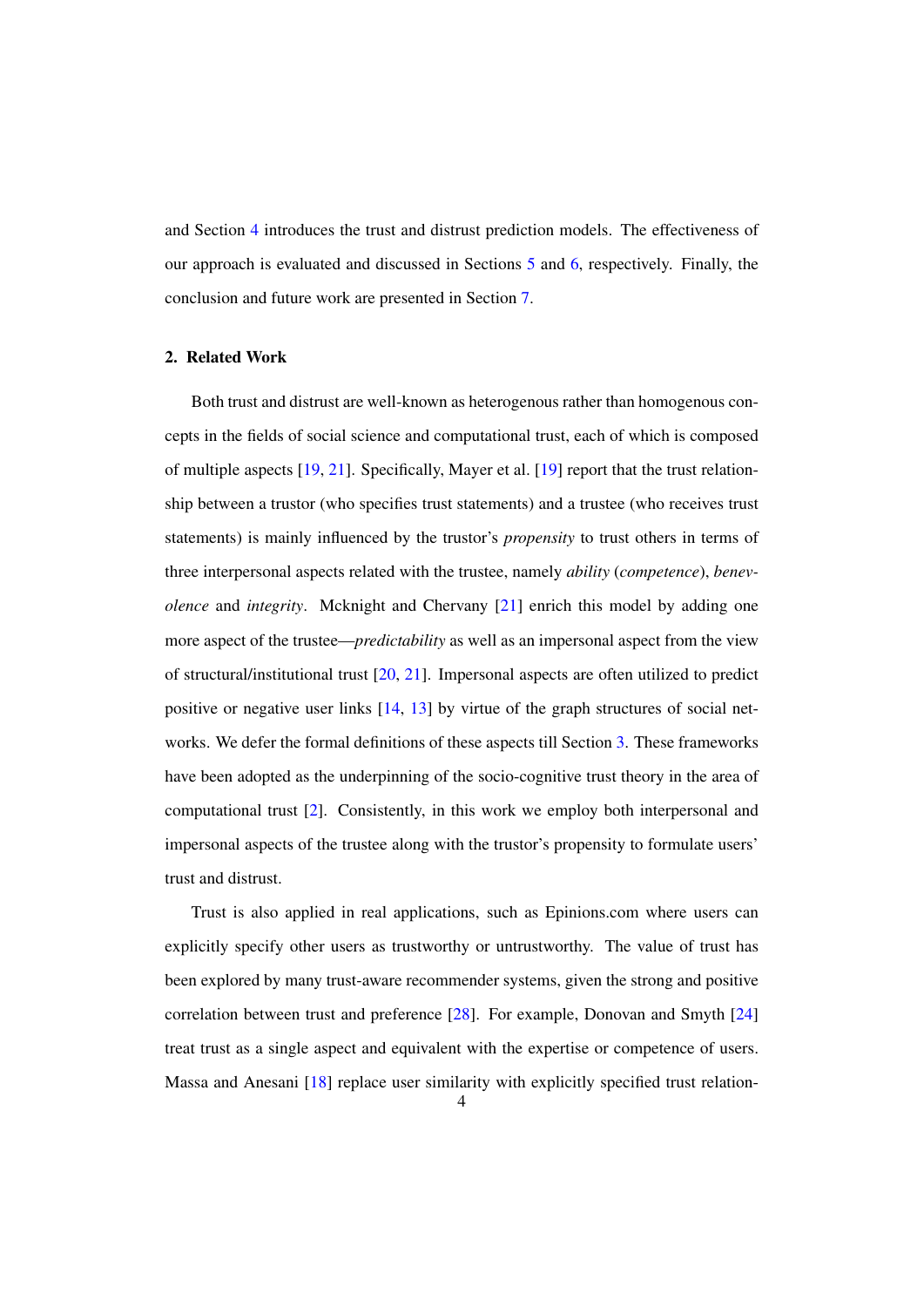ships, and also allow trust relationships to propagate through the trust networks. They show that more robust recommendations can be produced without significant loss in accuracy. Golbeck [\[4\]](#page-31-4) introduces a trust-flow-based method (called *TidalTrust*) to compute rating predictions for target items. She finds out that better accuracy can be achieved. Later works [\[3,](#page-31-1) [26\]](#page-33-0) claim that better performance can be obtained by integrating both trust and similarity for recommendations. Jamali and Ester [\[8\]](#page-31-5) design the *TrustWalker* approach to randomly select neighbors in the trust network formed by users and their trusted neighbors. TrustWalker combines trust information of the selected neighbors with an item-based technique, where both the ratings of the target item and similar items are considered. The recent work conducted by Guo et al. [\[5\]](#page-31-2) focuses on the problems of data sparsity and cold start from which traditional recommender systems suffer. They empirically contend that by merging the ratings of trusted neighbors, the preferences of active users can be better modelled and hence the performance is improved.

Other than these neighborhood-based approaches, trust is also adopted in modelbased approaches. For example, Ma et al. [\[17\]](#page-32-10) design a latent factor model called *SoRec* based on probabilistic matrix factorization [\[23\]](#page-33-6). They fuse the user-item rating matrix with user-user trust matrix by sharing a common latent low dimensional user feature matrix. The two matrices are factorized by three sets of latent features: user vector and feature vector (for each user), and item vector. Experimental results demonstrate that SoRec outperforms the basic matrix factorization model and other trust related neighborhood models. However, although the trust information is considered, the real world recommendation processes are not reflected, where the two sets of latent features for each user cause the low interpretability of the model. To overcome this problem and model trustaware recommender systems more realistically, they further propose *RSTE* [\[16\]](#page-32-1), a linear combination of a basic matrix factorization technique and a trust-based approach. Jamali and Ester [\[9\]](#page-32-2) later enhance this model by enabling trust propagation in their *SocialMF*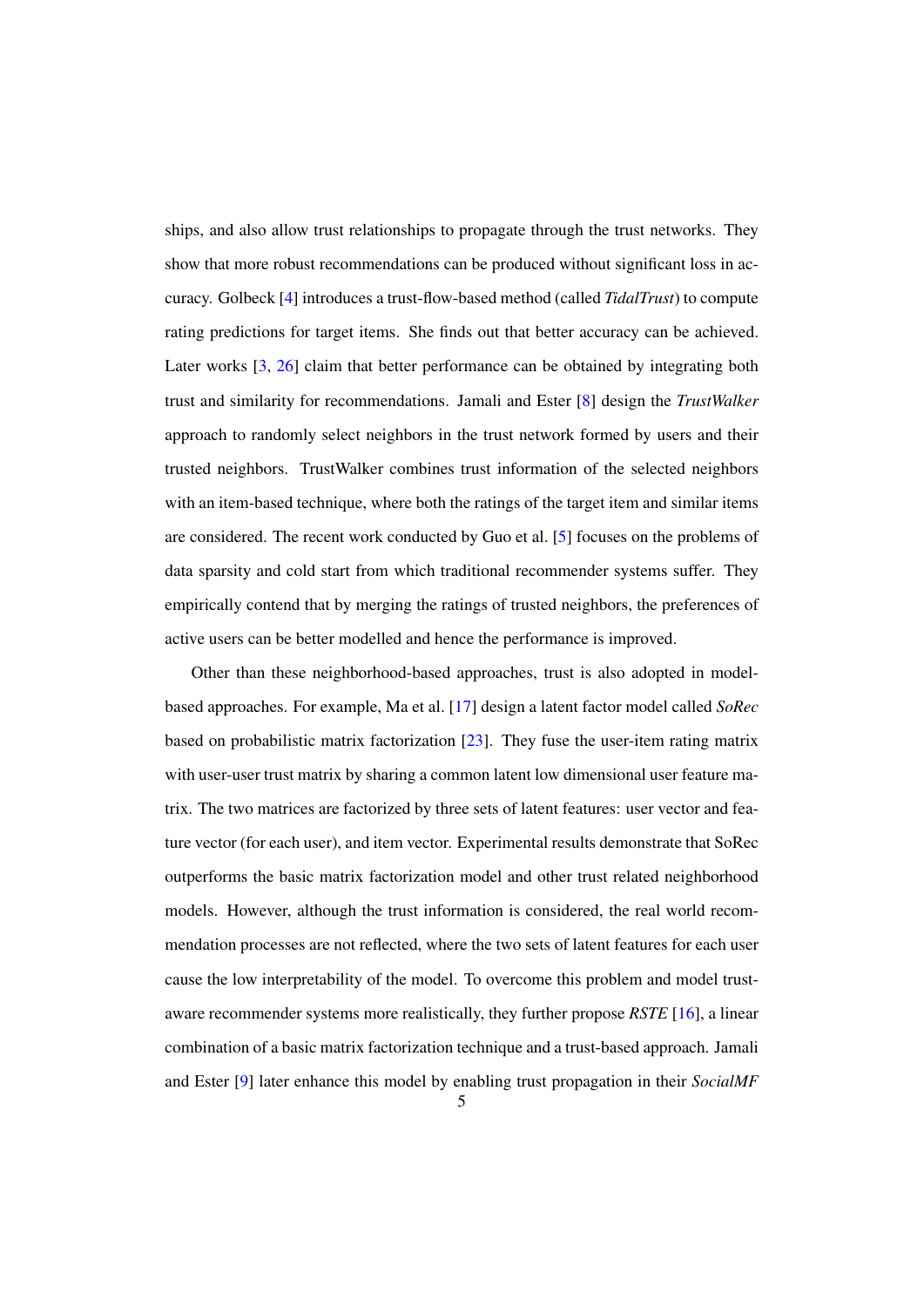model. On the other hand, only very few works have been conducted to study the utility of distrust in recommender systems, although Victor et al. [\[31,](#page-33-4) [30\]](#page-33-3) have shown that distrust is indeed helpful in trust-aware recommender systems.

All the approaches mentioned above simply treat trust as a single-aspect term and adopt the explicit trust or distrust values without further adjustments. This simplification may work well when trust values can correctly refer to the trustworthiness of users. However, the exact fine-grained values of trust and distrust are often unavailable due to various concerns such as privacy issues. The most common form is simply the social links among users. In this case, the utility of trust and distrust may not be well exploited. Inaccurate or incomplete trust networks may further decline the performance of trustaware recommender systems [\[29\]](#page-33-7). Therefore, we claim that it is important to infer and hence refine trust and distrust links for better recommendation performance.

Very few approaches for recommender systems have been proposed to capture the heterogenous property of (dis)trust. For example, Kwon et al. [\[12\]](#page-32-6) adopt the source credibility theory to select credible neighbors by investigating multiple credibility attributes. The concept of "credibility" is essentially distinct from that of "trust" defined in our paper. Specifically, the former concept refers to the reliability of users' ratings for a given item, i.e. the reliability of the recommender. The attributes considered for selecting credible recommenders are mainly expertise, trustworthiness, similarity and attraction. However, the latter focuses on a better trust network which is most suitable for recommender systems. We only consider choosing trustworthy recommenders based on a set of (dis)trust antecedents. We intend to empirically reveal the correlations of each aspect with the trust relationship, and target better predictions of trust and distrust for recommender systems.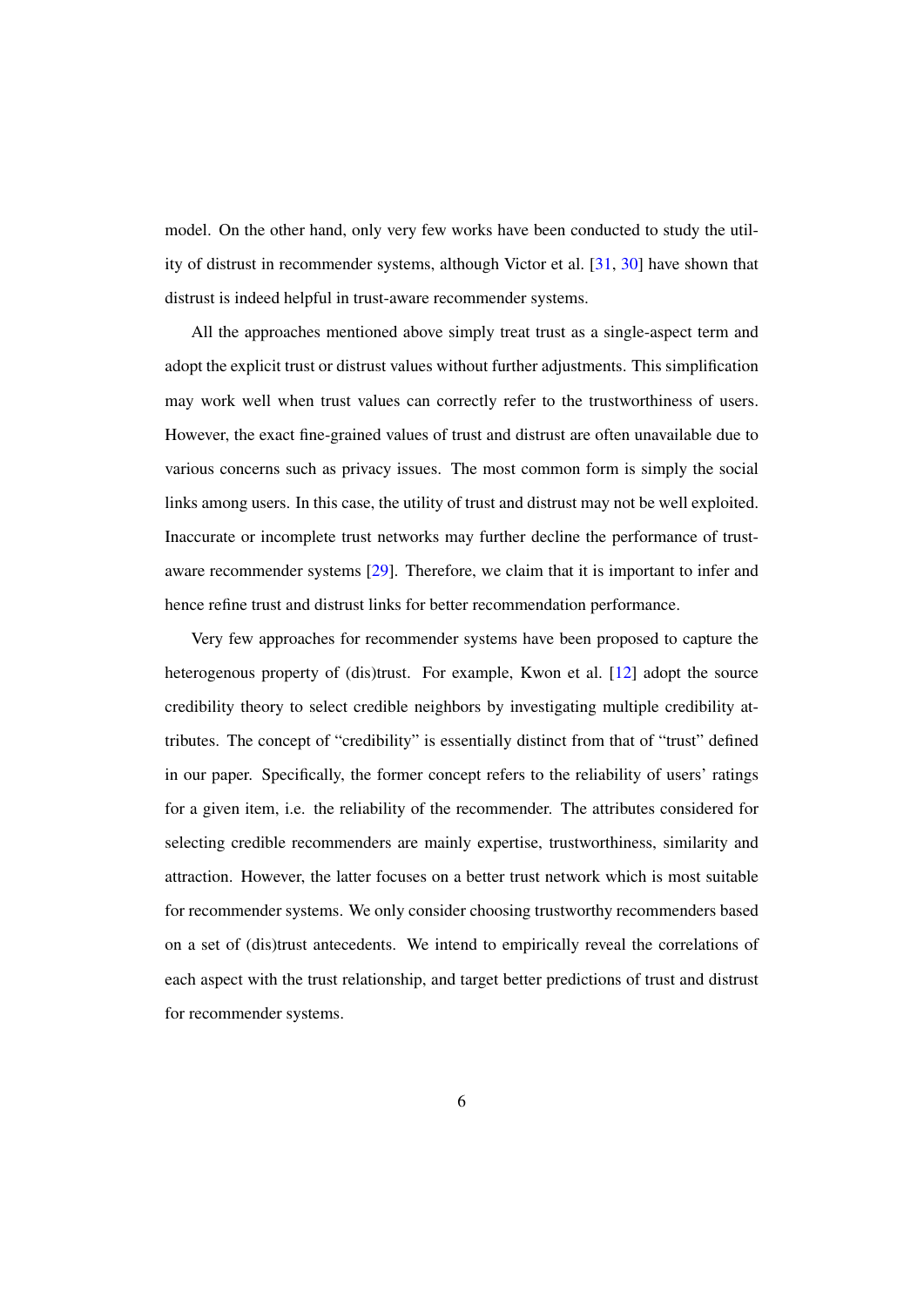#### <span id="page-6-0"></span>3. The (Dis)Trust Framework

In this section, we introduce the formal definitions of the interpersonal and impersonal aspects of trust and distrust from which they will be computationally modelled according to users' historic ratings and trust networks.

Trust in social science has been well recognized as a multi-faceted concept that consists of three major parts, namely dispositional trust, institution/structural-based trust, and interpersonal trust [\[21\]](#page-32-4). Dispositional trust, also known as a trustor's trust propensity, refers to the trustor's inherent propensity to trust other users. Mathematically, it could be treated as a continuous constant (in the range of  $[0, 1]$ ) subject to each trustor. Institution/structual-based trust refers to a belief held by a trustor about impersonal things of a trustee such as environments and situation. Hence, in our framework, as all users are in the same environments, we differentiate this part of the trustee by regarding it as trustor's public view of the trustee's trustworthiness. This is mainly determined by impersonal aspects of the trustee such as her reputation and position in a trust network. The impersonal aspects also have an impact on trustor's perception and hence the trust evaluation [\[20\]](#page-32-5). Interpersonal trust mainly involves *benevolence*, *integrity*, *competence*, and *predictability*.

With respect to the original trust model in  $[19, 21]$  $[19, 21]$  $[19, 21]$ , we make minor modification towards the connections between the aspects and trust as shown in Figure [1.](#page-7-0) Specifically, we regard the combination of each aspect of a trustee and the propensity of a trustor as *an aspect of the trustee perceived by the trustor*, or a *trusting belief* of the trustor that the trustee has the corresponding characteristic in her favor. Therefore, trust in our model is connected with four different trust beliefs (interpersonal aspects), each of which is regarded as a trust aspect of a trustee perceived by a trustor. Together with the trustor's trust propensity and impersonal aspects of the trustee, these aspects are known as the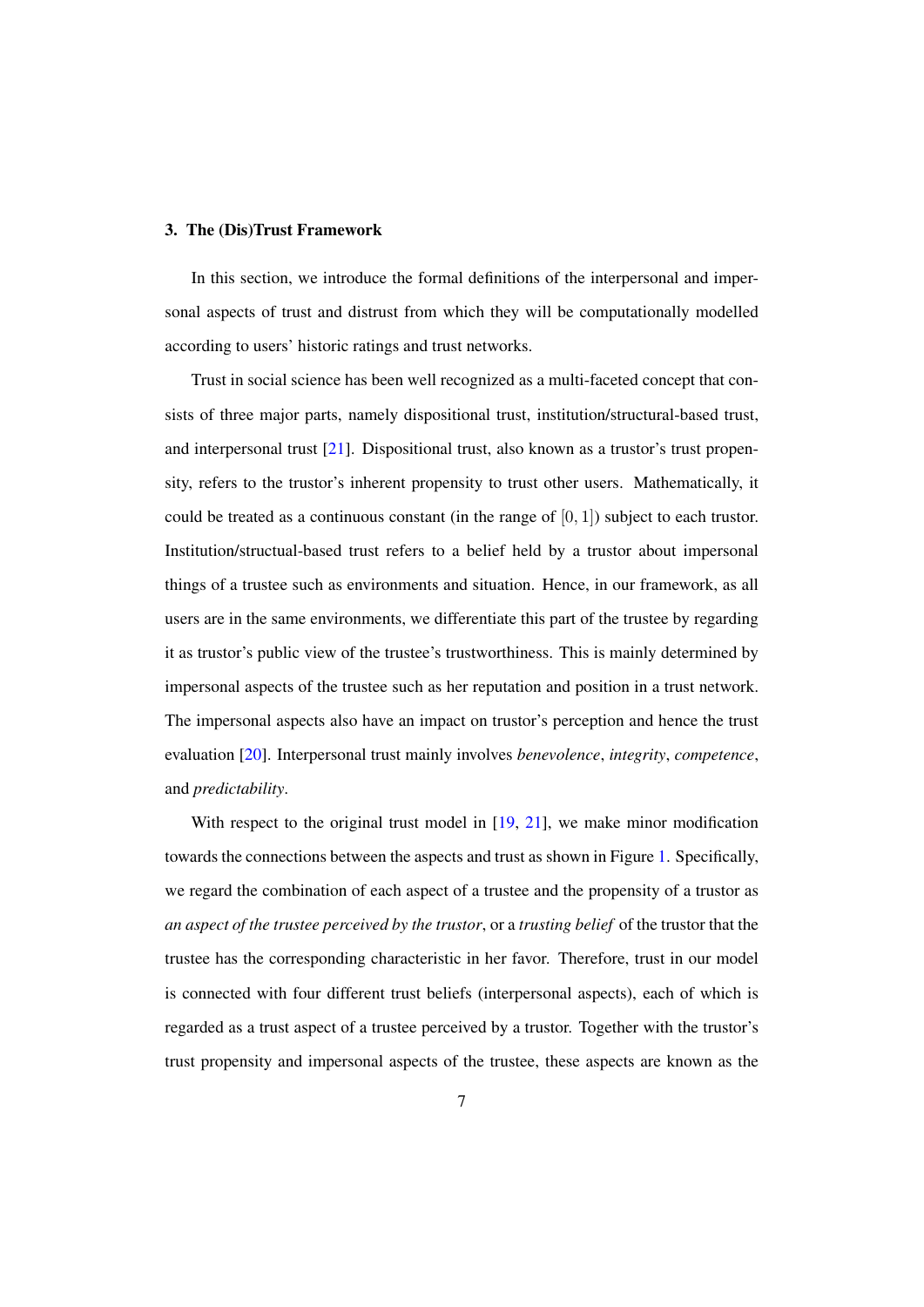<span id="page-7-0"></span>

Figure 1: The proposed (dis)trust framework

antecedents of trust [\[19,](#page-32-3) [21\]](#page-32-4), and elaborated as follows.

- Benevolence refers to the extent to which a trustee cares about the preferences of a trustor [\[21\]](#page-32-4), i.e., the willingness of the trustee to do good deed for the trustor. For the user with whom the trustor has a high benevolence belief, her preferences are more likely to be similar with those of the trustor. In our case, it means that both users report similar ratings on many items.
- Integrity refers to the extent to which a trustee conforms to a norm or code of moral or artistic values [\[19\]](#page-32-3). It stresses the characteristic of the trustee to follow the norm or rules of an organization, and to have a core set of values to guide behaviors. To put it simply, the trustor believes that the trustee will always keep good-faith agreements, tell the truths, act ethically and fulfill the promises [\[21\]](#page-32-4). In contrast to benevolence, integrity is more concerned with the characteristic of the trustee than the trust relationship [\[21\]](#page-32-4).

The aspects of benevolence and integrity are somehow complementary to each other in evaluating the trustworthiness of a specific trustee. Specifically, although benevolence shows the honesty or willingness of a trustee towards a trustor, it may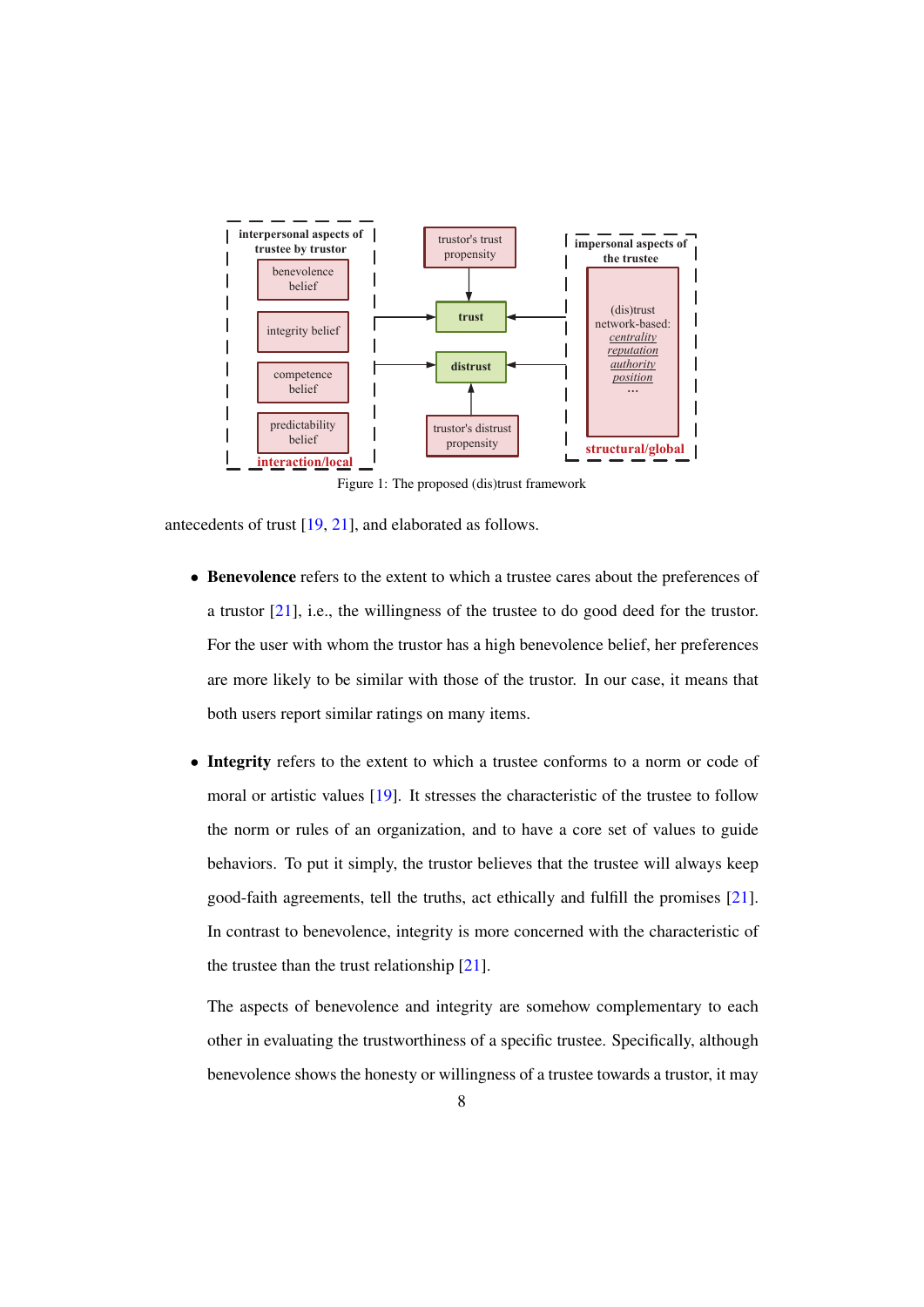fail to work in some scenarios where only limited interactions between the two users exist. This issue can be partially addressed by the integrity via considering the experience of all the users. Similarly, in the cases where integrity tends to be misleading, e.g., when most users are malicious, benevolence can help cope with this issue by relying more on personal experience between the two users.

- Competence refers to the ability or the power of a trustee to conduct the actions that are expected by a trustor in a specific domain [\[19\]](#page-32-3). Hence, competence is domain (context)-specific. For example, a user providing satisfying recommendations of purchasing cars may not be an expert of buying clothes. In other words, the user receiving a high competence belief from the trustor is capable of providing satisfactory recommendations to the trustor in a specific context. The more experience the trustee has in the specific context, the more competent she will be in the view of the trustor.
- Predictability refers to the consistency of a trustee's actions (good or bad, negative or positive) such that the trustor can make a prediction in a given situation [\[21\]](#page-32-4). Different from integrity, the value of predictability is neutral. Specifically, users' high predictability could mean that they always provide relatively high or low recommendations in need of the trustor, or consistently meet the trustor's preferences. Predictability is able to alleviate the problem of behaviors changing strategically, that is, a user may first act honestly but conduct dishonest behaviors later.
- Impersonal aspects represent different situations a trustor may encounter when interacting with a trustee. In our framework, they summarize the aspects of a trustee from the public view, which are independent of the interpersonal relationship between trustor and trustee. The representative information includes trustee's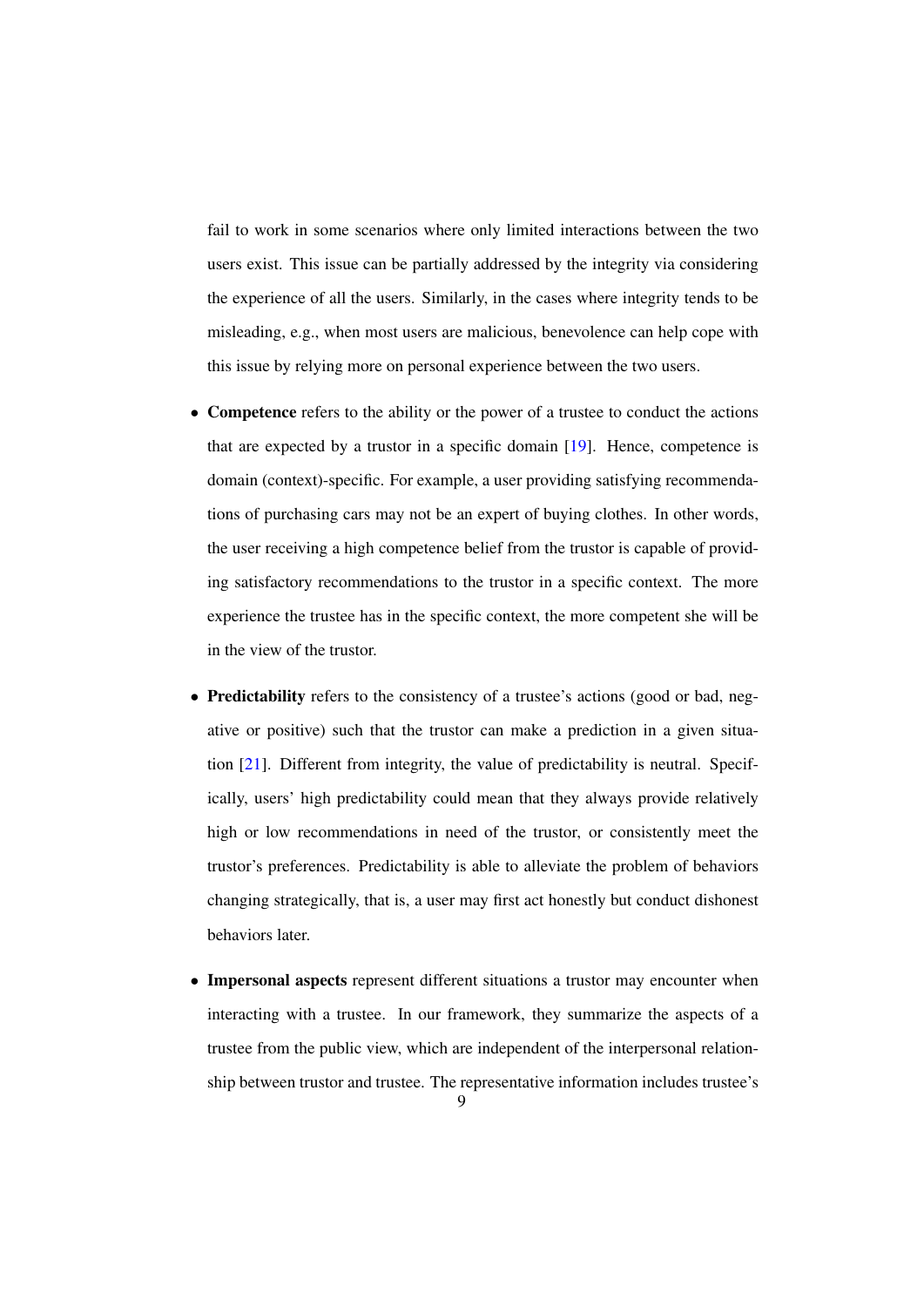reputation, position in the trustor network, degree centrality [\[25\]](#page-33-8), authority, and even their profile information, etc.

As mentioned above, distrust is recognized as a distinct construct and opposed to trust. Trust and distrust may exist simultaneously between a trustor and a trustee. Distrust is also a multi-faceted concept, and is formalized as the mirror image of the trust concept [\[20\]](#page-32-5). Similarly, we connect the distrust with the aspects identified in the framework, which is illustrated in Figure [1.](#page-7-0)

# <span id="page-9-0"></span>4. Trust and Distrust Prediction

In this section, we firstly formulate the (dis)trust aspects based on users' historical experience. Then, we present two logistical regression models by accommodating these aspects to predict continuous values of users's trust and distrust, respectively. Finally, we further refine the trust links given the predicted trust and distrust values.

#### *4.1. Formulations of Aspects*

Given the formal definitions, we proceed to formulate the four aspects in the light of users' historical experience (i.e., ratings). For clarity, we first introduce a number of notations. Suppose there are two users: a trustor  $\alpha$  and a trustee  $\dot{b}$ , and each user has a set of experience denoted by  $E_a$  and  $E_b$ , respectively. A piece of experience is denoted by a 5-tuple  $e_u = (u, j, r_{u,j}, t, c)$ , indicating that a user u rated item j with a rating  $r_{u,j}$  at time t under context c. Hence, users' experience can be represented as  $E_a = \{e_{a1}, \ldots, e_{am}\}\$  and  $E_b = \{e_{b1}, \ldots, e_{bn}\}\$ , where m and n are the number of experience of users a and b, respectively.

Based on user experience, we then model the four general trust aspects (i.e. beliefs, see Figure [1\)](#page-7-0) of trustee b from the viewpoint of trustor a, as well as the trust value that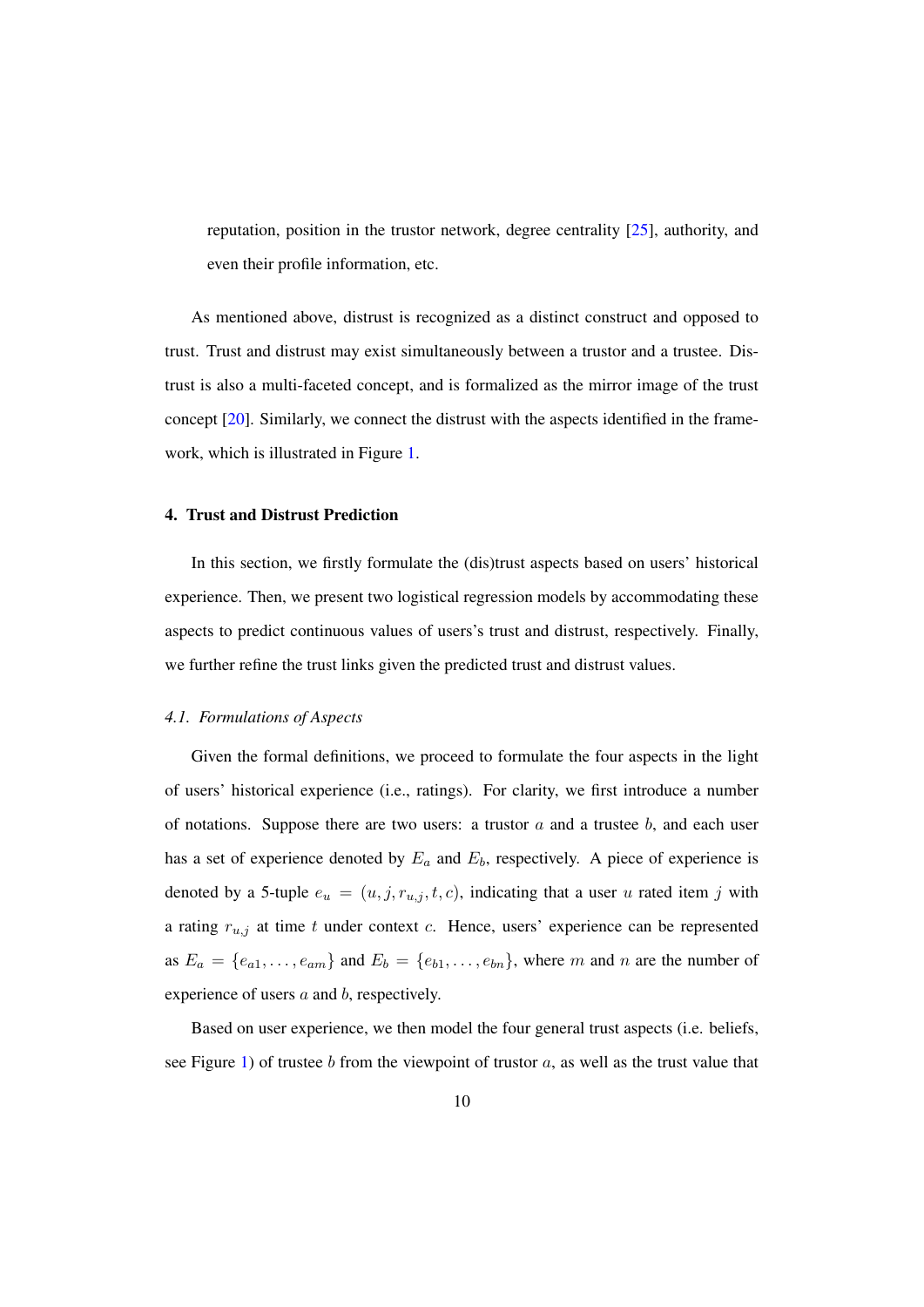trustor  $\alpha$  has towards trustee  $\beta$ . Note that belief could be modelled by evidence [\[27\]](#page-33-9). Following the definitions described in Section [3,](#page-6-0) we model the four aspects as follows.

• Benevolence,  $Be(a, b)$ . As benevolence refers to the closeness of shared experience between two users  $a$  and  $b$ , it is modelled as the user similarity which is usually used in collaborative filtering and computed by the Pearson correlation coefficient [\[1\]](#page-31-0):

$$
Be(a,b) = \frac{\sum\limits_{j \in E_{a,b}} (r_{a,j} - \bar{r}_a)(r_{b,j} - \bar{r}_b)}{\sqrt{\sum\limits_{j \in E_{a,b}} (r_{a,j} - \bar{r}_a)^2} \sqrt{\sum\limits_{j \in E_{a,b}} (r_{b,j} - \bar{r}_b)^2}},
$$
(1)

where  $E_{a,b} = E_a \cap E_b$  is the set of shared experience on the commonly rated items between users a and b, and  $\bar{r}_a$ ,  $\bar{r}_b$  are the average of the ratings reported by users  $a$  and  $b$ , respectively. Alternative similarity measures such as cosine similarity [\[1\]](#page-31-0) could also be applied.<sup>[1](#page-0-0)</sup>

• Integrity,  $In(b)$ . As aforementioned, integrity is independent of the trustor-trustee relationship, hence it is formulated merely based on the past experience of the trustee regardless of the trustor's actions and evaluation. Specifically, the behaviors of the majority are treated as the norm or the code when evaluating the integrity of the trustee, i.e., the similarity between the trustee's behaviors and the majority's. Hence, integrity is computed by the similarity between the preferences of the trustee and the average:

<span id="page-10-0"></span>
$$
In(b) = \frac{\sum_{j \in E_b} (r_{b,j} - \bar{r}_b)(\bar{r}_j - \bar{r})}{\sqrt{\sum_{j \in E_b} (r_{b,j} - \bar{r}_b)^2} \sqrt{\sum_{j \in E_b} (\bar{r}_j - \bar{r})^2}},
$$
(2)

<sup>&</sup>lt;sup>1</sup>Note that this also holds for the computation of the integrity (see Equation [2\)](#page-10-0).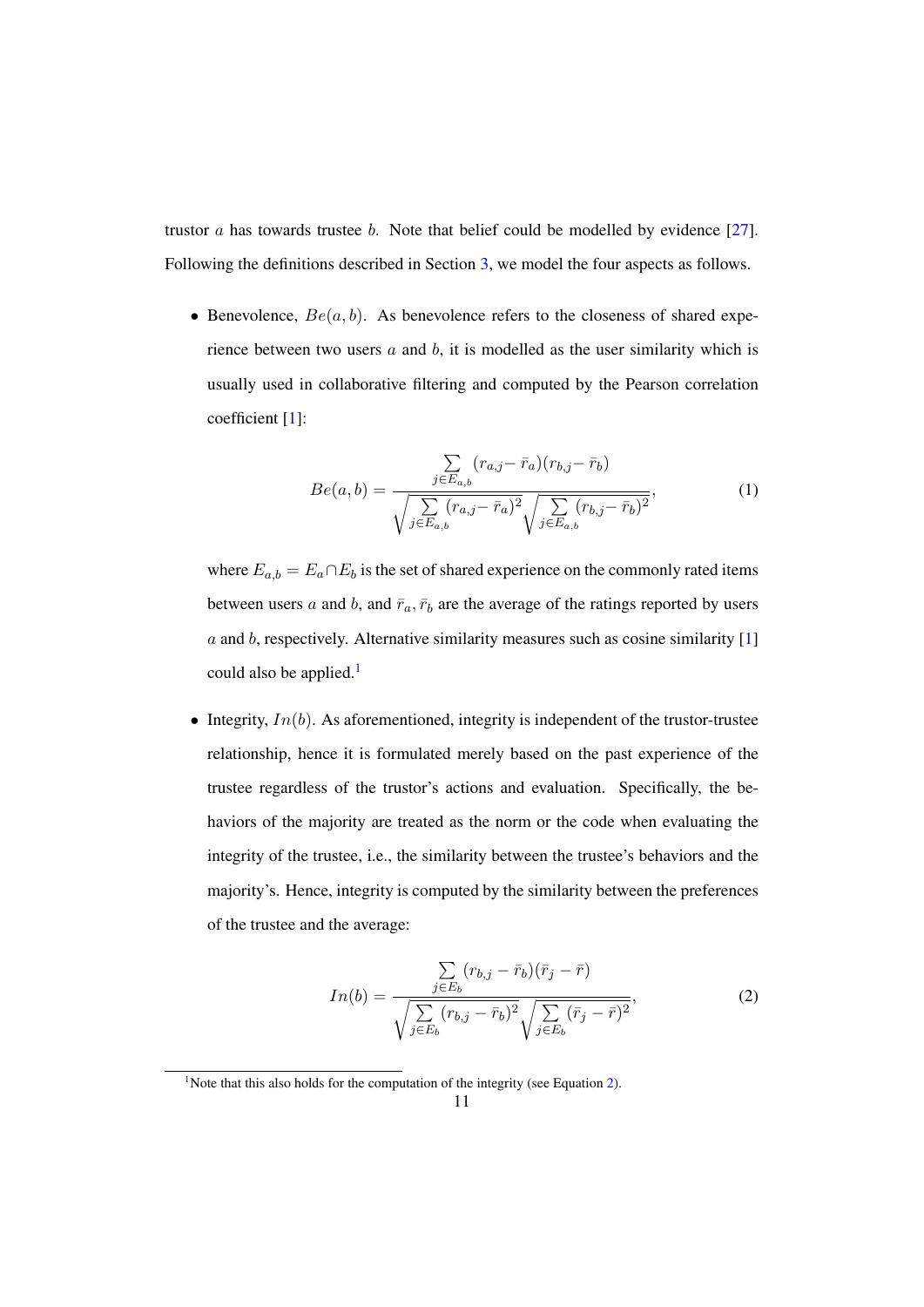where  $\bar{r}_j$  refers to the average of the ratings on item  $j \in E_b$ , and  $\bar{r}$  is the average of the ratings on all items.

• Competence,  $Co(a, b, c)$ . The competence of the trustee b is described from the viewpoint of the trustor a under a specific context c. Two factors are taken into account, i.e., the number of user  $b$ 's experience under context  $c$  (see Equation [4\)](#page-11-0), and the ratio of correct recommendations given by user  $b$  to all the other users in the system (see Equation [3\)](#page-11-1), employing the basic idea of O'Donovan and Smyth [\[24\]](#page-33-1). The competence is computed by integrating both factors:

<span id="page-11-1"></span>
$$
Co(a, b, c) = \gamma \frac{\sum\limits_{j \in E_b} count(|r_{b,j} - r_{u,j}| < \varepsilon)}{\sum\limits_{j \in E_b} ||U_j||}, \tag{3}
$$

where  $U_j$  represents the set of users who have a piece of experience about item j, and  $\varepsilon$  is a predefined error tolerance threshold below which a rating  $r_{b,j}$  of the trustee  $b$  is treated as a correct recommendation for item  $j$  relative to the other's real preference  $r_{u,j}$ . And  $\gamma$  is defined by:

<span id="page-11-0"></span>
$$
\gamma = \begin{cases} \frac{N_{b,c}}{N_c^a} & \text{if } N_{b,c} \le N_c^a; \\ 1 & \text{otherwise}; \end{cases}
$$
 (4)

where  $N_{b,c}$  is the number of experience under context c out of the total m experience that user b has, and  $N_c^a$  is the minimal number of experience under context  $c$  required by the trustor  $a$  such that a user can be regarded as a reliable recommender.

• Predictability,  $Pr(a, b)$ . Different from integrity, the predictability of trustee b is defined as the degree to which the (positive, neutral or negative) trend of b's rating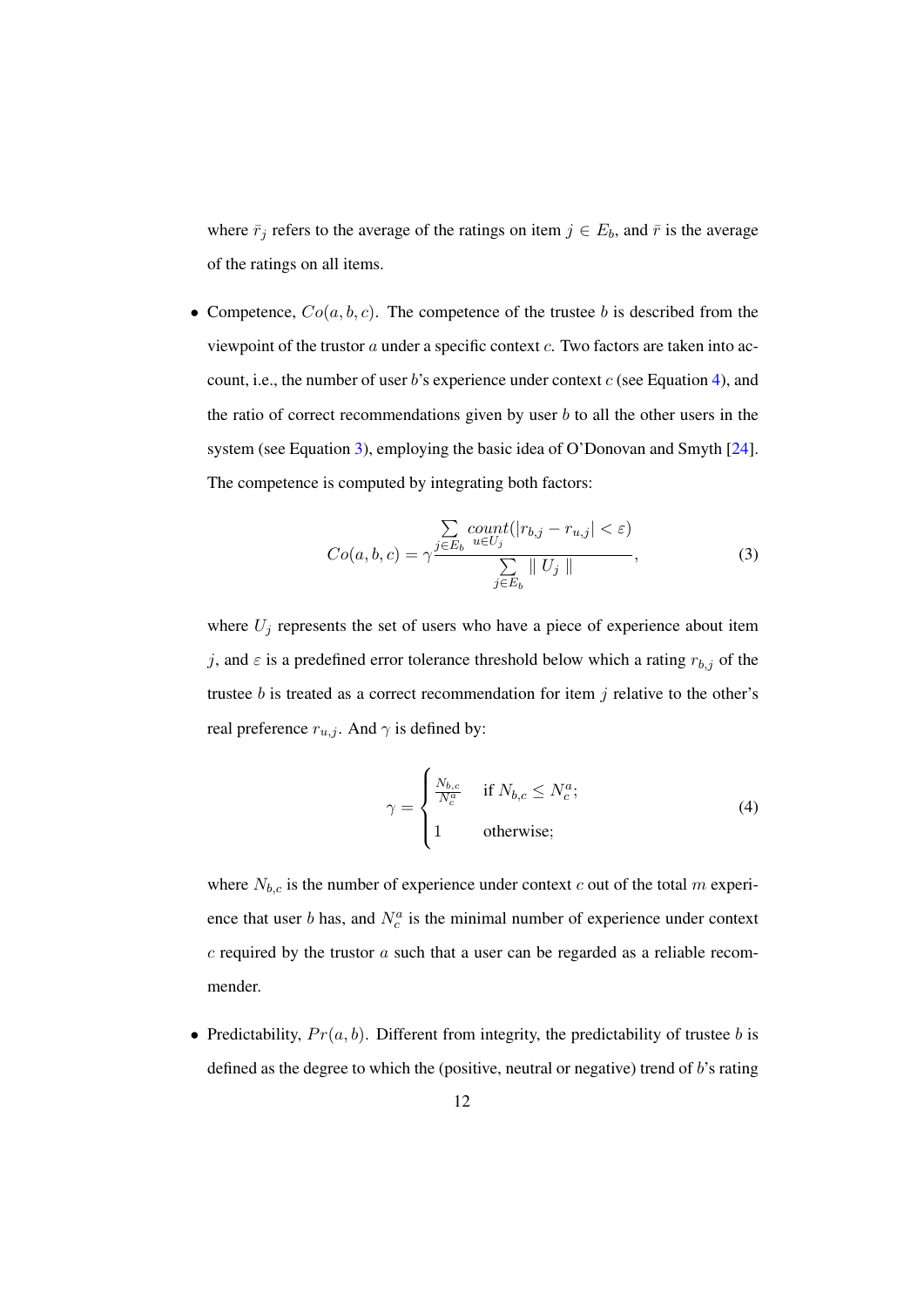<span id="page-12-0"></span>behaviors is distinct from that of trustor a. Formally, it is computed by:

$$
n_{u} = \text{count}_{j \in E_{a,b}}(|r_{a,j} - r_{b,j}| \leq \theta);
$$
  
\n
$$
n_{n} = \text{count}_{j \in E_{a,b}}(r_{a,j} - r_{b,j} > \theta);
$$
  
\n
$$
n_{p} = \text{count}_{j \in E_{a,b}}(r_{a,j} - r_{b,j} < -\theta);
$$
  
\n
$$
Pr(a,b) = \frac{\max(n_{u}, n_{p}, n_{n}) - \min(n_{u}, n_{p}, n_{n})}{\|E_{a,b}\|},
$$
\n(5)

where  $n_u$ ,  $n_n$  and  $n_p$  refer to the neutral, negative and positive trends of user b's rating behaviors comparing to trustor  $a$ 's behaviors, respectively;  $\theta$  is a threshold predefined by trustor a. The intuition is that for a user who is highly predictable, the difference in trends should be significant. In case of  $n_u = n_n = n_p$ , we obtain the lowest predictability since it is difficult to predict the next behavior of the trustee.

• Impersonal aspects: due to the availability of (dis)trust links of each user, we specifically identify four kinds of impersonal aspects in our computational model on the basis of the degree of a trustee in the trust network. The degree, as one of the centrality measurements, essentially records the aggregate public relations of the trustee in the network. The four aspects based on degree of trustee  $b$  are trust indegree  $d_{in}^+(b)$ , trust outdegree  $d_{out}^+(b)$ , distrust indegree  $d_{in}^-(b)$  and distrust outdegree  $d_{out}^-(b)$ , referring to trustee  $b$ 's *incoming trust links*, *outgoing trust links*, *incoming distrust links* and *outgoing distrust links* respectively.

# *4.2. Trust Prediction*

For trust prediction, we define  $t_{a,b,c} \in [0,1]$  as the trust value that trustor a has towards trustee  $b$  under context  $c$ , where  $0$  means completely not trust and  $1$  completely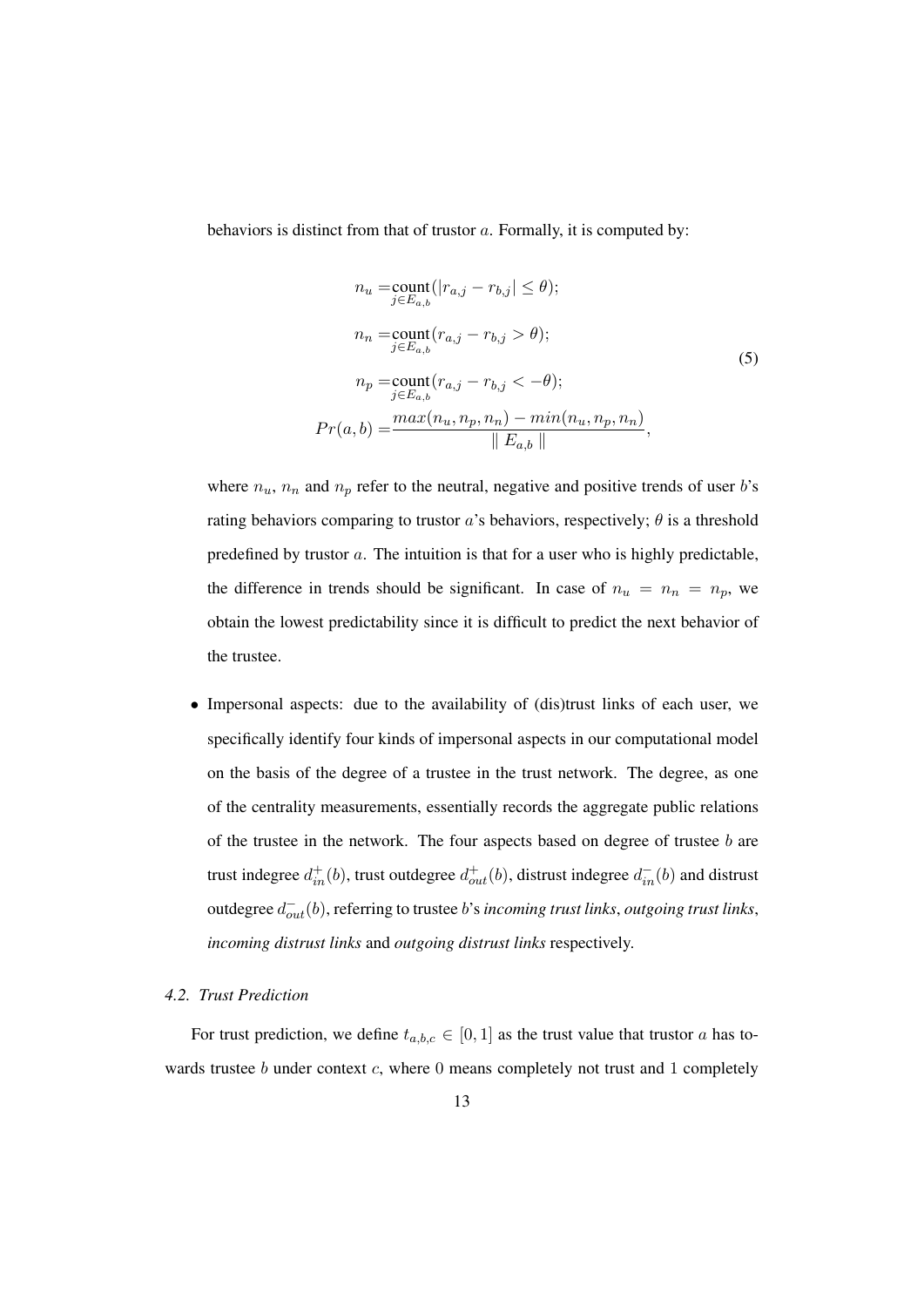trust. The trust value will be influenced by the set of eight aspects that we investigated, denoted by  $A(a, b) = {Be(a, b), Co(a, b, c), In(b), Pr(a, b), d_{in}^+(b), d_{out}^-(b), d_{in}^-(b)}$  $d_{out}^{-}(b)$ . In practice, users may specify other users as trusted neighbors  $(t = 1)^2$  $(t = 1)^2$ , whereas if trustor  $a$  has no direct trust link to trustee  $b$ , we consider that  $a$  has no trust towards b  $(t = 0)$ . The trust and absence of trust connections will help build a useful model of the trust aspects and the overall trust. Specifically, the expected probability<sup>[3](#page-0-0)</sup> that trustor a completely trusts the trustee b under context c (denoted as  $p^+(a,b,c)$ ) can be written as:

$$
p^{+}(a,b,c) = E(t_{a,b,c} = 1 | A(a,b)).
$$
\n(6)

We apply the logistic regression to classify trust from not trust, and obtain the importance weight of each aspect related with trust. To be specific, the logit of the probability is modelled as a linear combination of  $A(a, b)$  [\[15\]](#page-32-11):

<span id="page-13-1"></span>
$$
logit(p^+(a,b,c)) = log\left(\frac{p^+(a,b,c)}{1 - p^+(a,b,c)}\right) = \alpha_0^{a+} + (\alpha_A^{a+})^T \cdot A(a,b),
$$
 (7)

where  $\alpha_A^{a+} = \{ \alpha_1^{a+}, \alpha_2^{a+}, \alpha_3^{a+}, \alpha_4^{a+}, \alpha_5^{a+}, \alpha_6^{a+}, \alpha_7^{a+}, \alpha_8^{a+} \}$ , and  $\alpha_0^{a+}$  is interpreted as the intrinsic trust propensity of trustor a. Then the probability  $p^+(a, b, c)$  is derived by:

<span id="page-13-0"></span>
$$
p^{+}(a,b,c) = \frac{1}{1 + e^{-\left(\alpha_0^{a^{+}} + (\alpha_A^{a^{+}})^{T} \cdot A(a,b)\right)}}.
$$
\n(8)

Based on the trust information directly specified by real users, we are able to train this model and learn the coefficients, i.e., the importance weight of each aspect related to trust. The weights  $\alpha_A^{a+}$  $_A^{a+}$  can be used to compute implicit or refine explicit trust values

<sup>&</sup>lt;sup>2</sup>Note that in some cases, user a might specify a real trust value ranged in [0,1] towards user b under context c. In this scenario, we treat  $t_{a,b,c} = 1$  if the real value is bigger than 0, otherwise  $t_{a,b,c} = 0$ . We follow the same consideration for the distrust information.

 $3<sup>3</sup>$ The probability is thus treated as the trust value.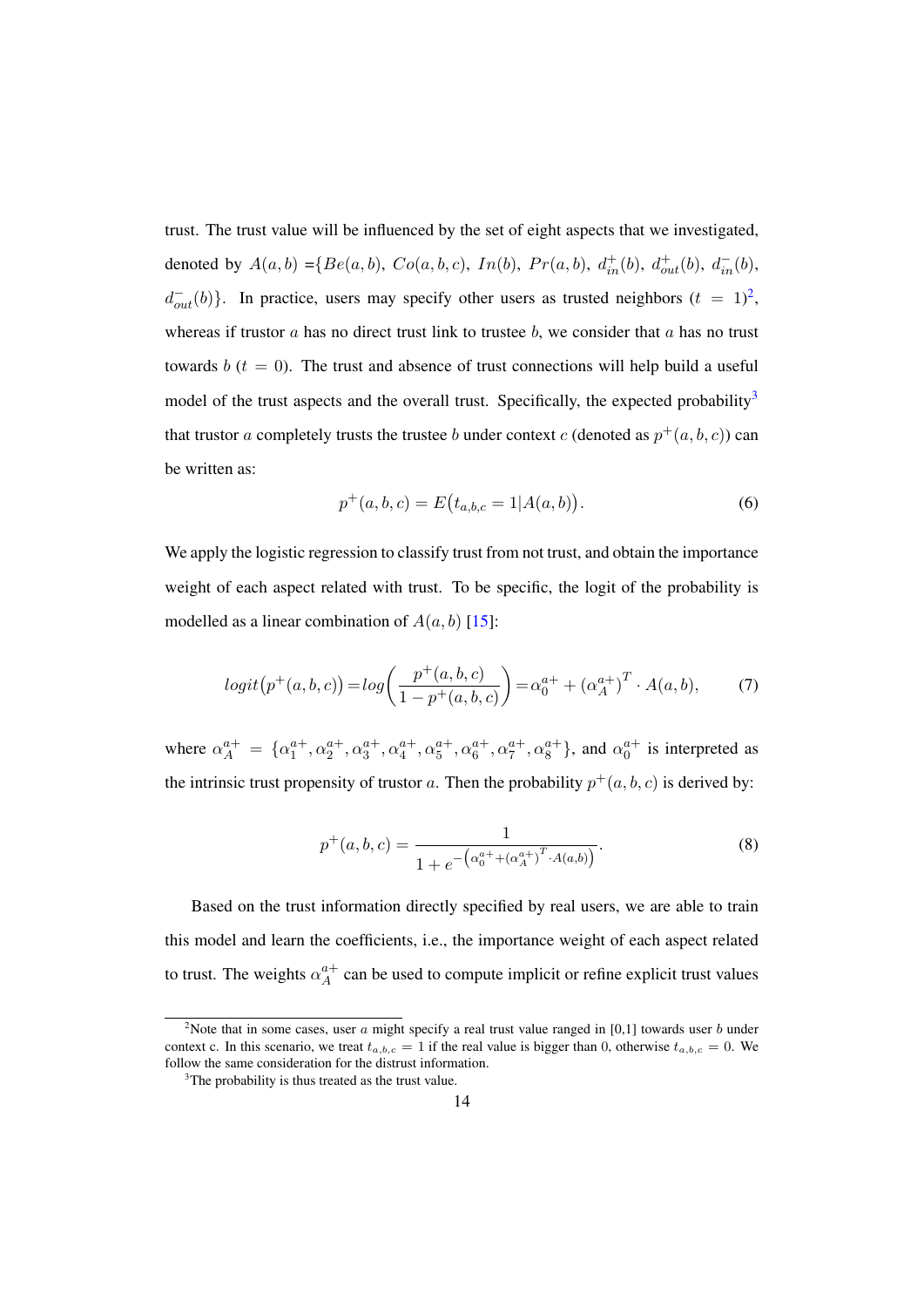from user experience.

### *4.3. Distrust Prediction*

Accordingly, following the process of trust prediction, the expected probability that the trustor a completely distrusts the trustee b under context c (denoted as  $p^-(a, b, c)$ ) can be written as:

$$
p^{-}(a,b,c) = E(d_{a,b,c} = 1|A(a,b)),
$$
\n(9)

where  $d_{a,b,c} = 1$  represents that a completely distrusts b under context c. We also apply the logistic regression to classify distrust from not distrust, and obtain the importance weight of each aspect related with distrust:

<span id="page-14-1"></span>
$$
logit(p^-(a,b,c)) = log\left(\frac{p^-(a,b,c)}{1 - p^-(a,b,c)}\right) = \alpha_0^{a-} + (\alpha_A^{a-})^T \cdot A(a,b), \quad (10)
$$

where  $\alpha_A^{a-} = \{\alpha_1^{a-}, \alpha_2^{a-}, \alpha_3^{a-}, \alpha_4^{a-}, \alpha_5^{a-}, \alpha_6^{a-}, \alpha_7^{a-}, \alpha_8^{a-}\}$ , and  $\alpha_0^{a-}$  is interpreted as the intrinsic distrust propensity of the trustor a. Then the probability  $p^-(a, b, c)$  is derived by:

<span id="page-14-0"></span>
$$
p^{-}(a,b,c) = \frac{1}{1 + e^{-\left(\alpha_0^{a-} + (\alpha_A^{a-})^T \cdot A(a,b)\right)}}.
$$
\n(11)

Based on the distrust information directly specified by real users, we are able to train this model and learn the importance weight of each aspect related to distrust. The weights can be used to compute implicit or refine explicit distrust values from user experience.

# *4.4. Trust Link Refinement*

Given the predicted probability of complete trust  $p^+(a, b, c)$  and distrust  $p^-(a, b, c)$ according to Equations [8](#page-13-0) and [11,](#page-14-0) we can further refine the trust link by filtering out the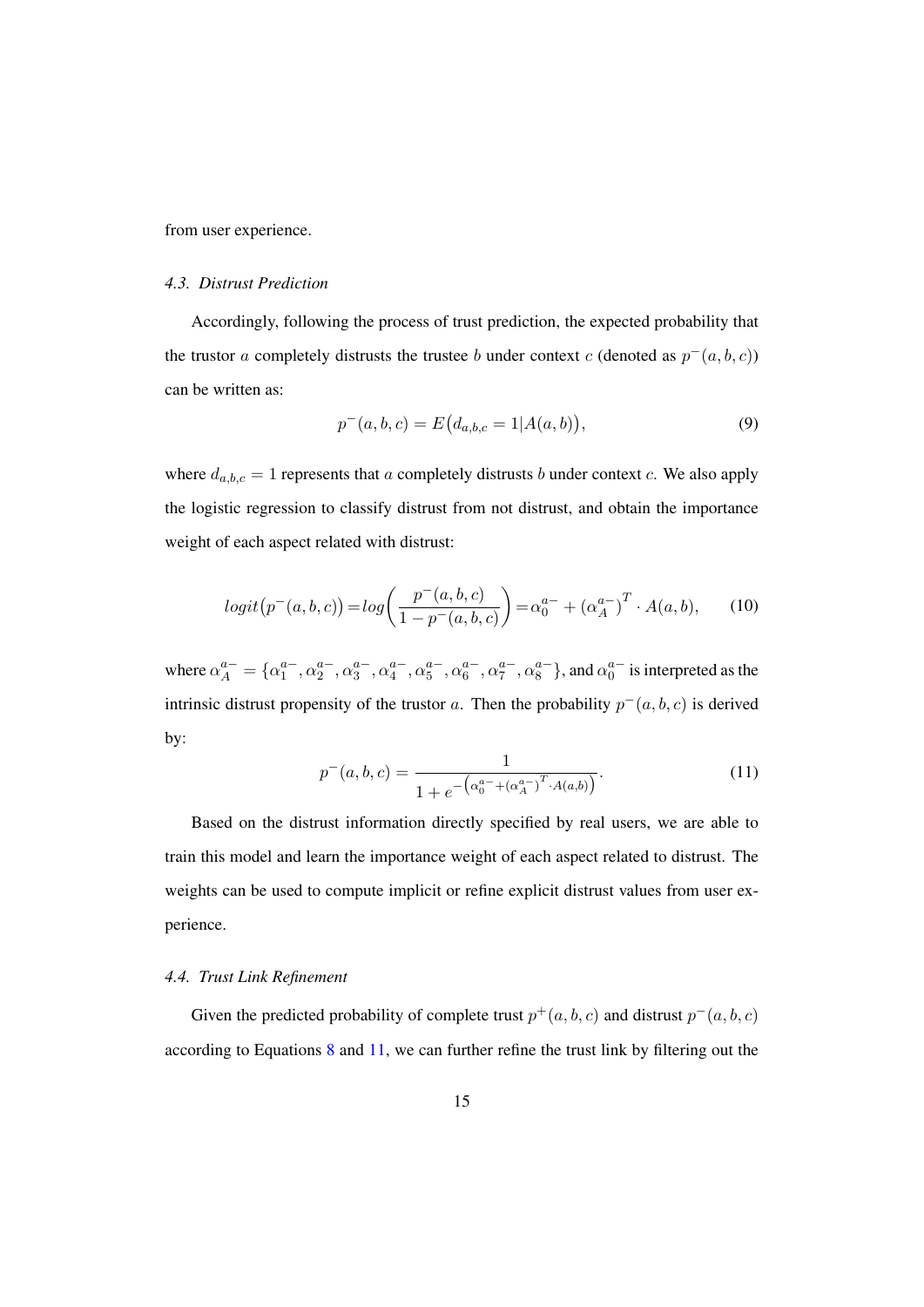<span id="page-15-3"></span>possibly inaccurate trust or distrust link using the following rules:

if 
$$
p^+(a, b, c) > p^-(a, b, c)
$$
, trust link from *a* to *b*;  
if  $p^+(a, b, c) < p^-(a, b, c)$ , distrust link from *a* to *b*;  
if  $p^+(a, b, c) = p^-(a, b, c)$ , no link from *a* to *b*. (12)

Furthermore, we could also refine the trust degree using Equation [13](#page-15-1) for other specific purposes such as comparing the trust degrees between different user pairs.

<span id="page-15-1"></span>
$$
t(a,b,c) = \begin{cases} p^+(a,b,c) - p^-(a,b,c) & \text{if } p^+(a,b,c) > p^-(a,b,c) \\ 0 & \text{otherwise.} \end{cases}
$$
(13)

# <span id="page-15-0"></span>5. Evaluation

For evaluation, we aim to explore the effectiveness of our proposed (dis)trust framework by incorporating the generated trust information into three representative trustaware recommender systems.

#### <span id="page-15-2"></span>*5.1. Data Sets*

Three real-world data sets are used in the experiments, namely Epinions, FilmTrust and Flixster. Epinions enables users to review products by adding text comments and issuing numerical ratings in the range of  $[1, 5]$ . Besides, users can also explicitly specify other users as trust (to the trust list) or distrust (to the block list) based on whether the reviews and ratings of others are consistently valuable or useless for the user. We adopt the extended Epinions data set<sup>[4](#page-0-0)</sup> where trust value is labeled as 1 and distrust as  $-1$ . We sample two subsets by randomly selecting 5, 000 and 10, 000 users, respectively. The

<sup>4</sup>[http://www.trustlet.org/wiki/Epinions\\_datasets](http://www.trustlet.org/wiki/Epinions_datasets)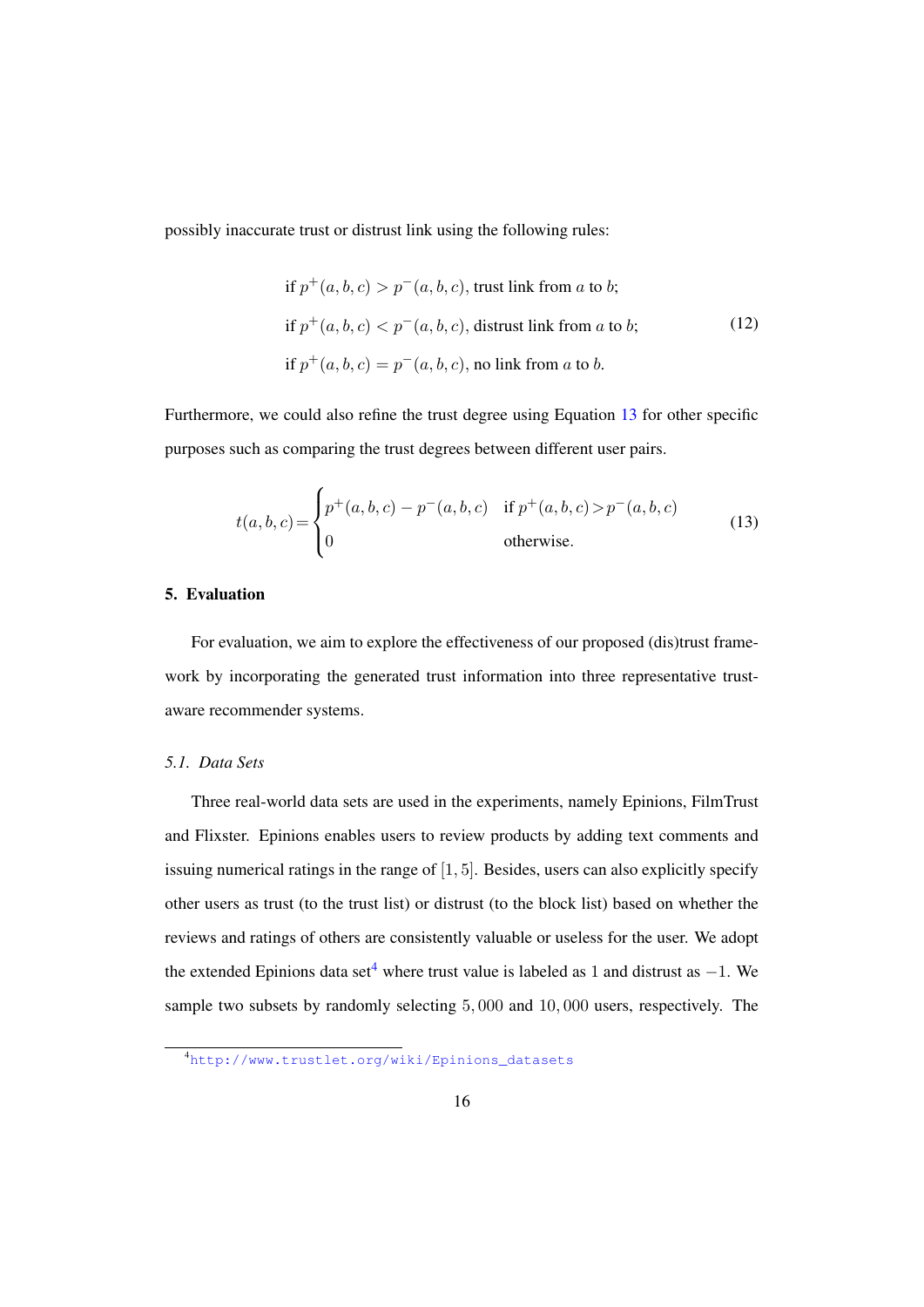other two data sets are FilmTrust (provided by Guo et al. [\[6\]](#page-31-6)) and Flixster<sup>[5](#page-0-0)</sup> where only trust exists and no distrust information is available. Users can only indicate others as trust, and provide item ratings scaled from 0.5 to 4.0 (5.0 in Flixster) with step 0.5. The statistics of the four data sets is presented in Table [1.](#page-16-0)

<span id="page-16-0"></span>

| Features   | Epinions1 | Epinions2 | FilmTrust Flixster |         |
|------------|-----------|-----------|--------------------|---------|
| users      | 5,000     | 10,000    | 1,508              | 5,000   |
| items      | 376,458   | 519,491   | 2,071              | 13,527  |
| trust      | 744       | 3,443     | 2,853              | 2,898   |
| distrust   | 424       | 1,398     | n.a.               | n.a.    |
| ratings    | 968,467   | 2,017,158 | 70,998             | 264,540 |
| avg rating | 4.6964    | 4.6863    | 3.0028             | 3.6560  |

Table 1: The statistics of four data sets

#### *5.2. Experimental Settings*

Since the two Epinions subsets are the only available collections that contain both trust and distrust information, we use them to train two logistic regression models for trust and distrust respectively. Specifically, the users who specify both trust and distrust statements to others are selected as the training data in order to learn the coefficients (i.e., the importance weights) of each trust and distrust aspect according to Equation [7](#page-13-1) and Equation [10,](#page-14-1) respectively. Due to the limitation of data, we do not take into account the context information in the experiments. Besides, we empirically set  $\varepsilon = 0.1$ for competence (see Equation [3\)](#page-11-1) and  $\theta = 0.1$  for predictability (see Equation [5\)](#page-12-0) computations. Although the other data sets FilmTrust and Flixster do not contain distrust information (and hence cannot train a regression model independently), they may be useful in testing the effectiveness of these aspects by adopting the models learned from the Epinions data sets. The intuition is that although the exact or absolute coefficient values may vary in different data sets, the relative importance weights may follow the

<sup>5</sup>[http://www.cs.sfu.ca/˜sja25/personal/datasets/](http://www.cs.sfu.ca/~sja25/personal/datasets/)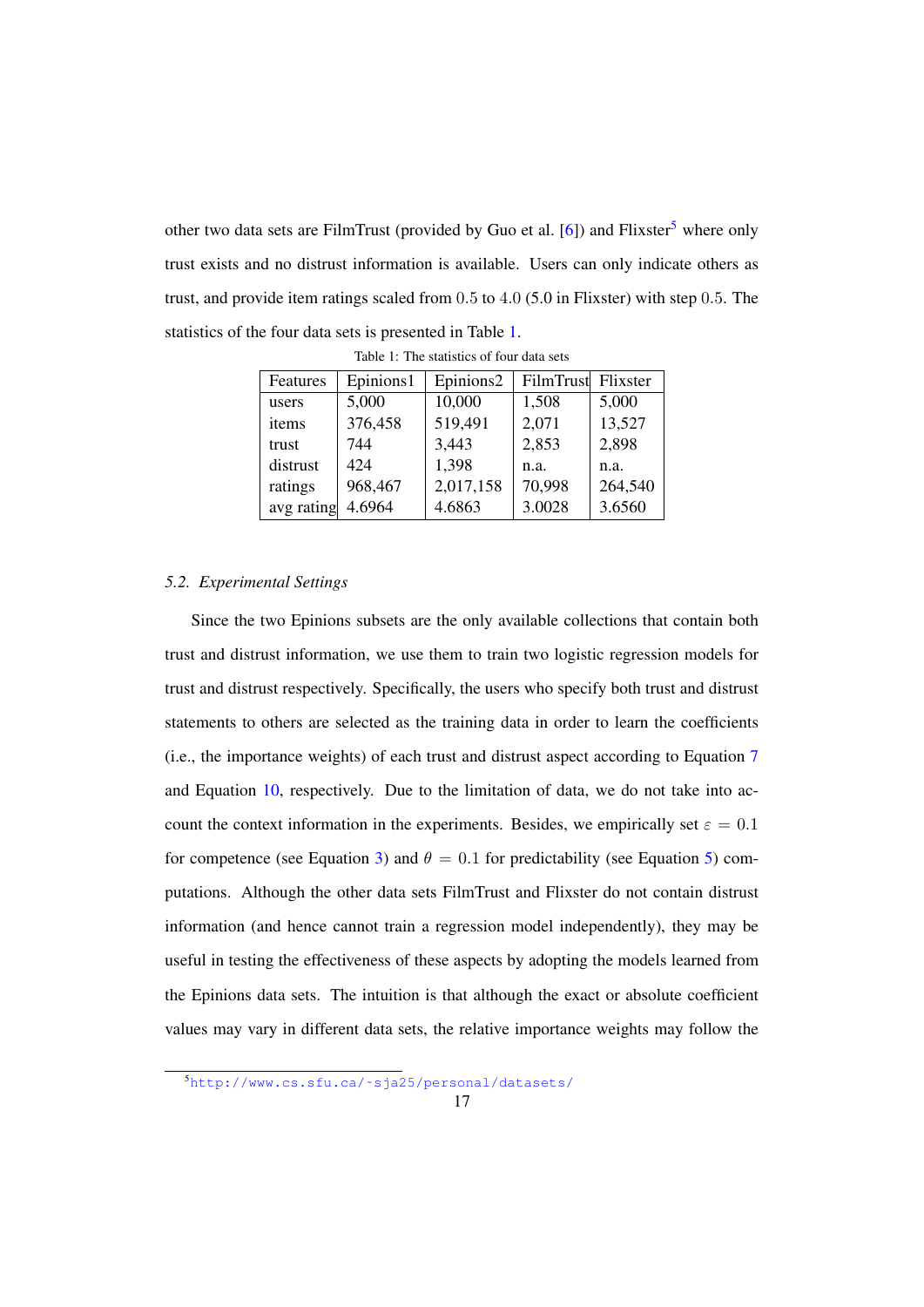same trends for key factors. In other words, as the coefficients learned from one data set A reflect the importance weights of the corresponding (dis)trust aspects related to (dis)trust, they capture the dependent relationships between these (dis)trust aspects with (dis)trust for the users in the data set sample  $A$ . In this case, if we assume that users in another data set  $B$  is sampled from the same user population as those in the data set  $A$ , the coefficients for these users in the data set  $B$  might have similar values as those in data set A. Under this assumption, to be specific, we apply the coefficients learned from Epinions1 to FilmTrust, and those learned from Epinions2 to Flixster according to the comparative sizes of the corresponding data sets.

After obtaining the aspect coefficients, we regenerate or predict the trust values in the light of different combinations of the two types of trust and distrust aspects, and in total we obtain 3 such different combinations and the corresponding trust values. Hence, the effectiveness of the new trust information (refined by the predicted distrust information) can be investigated by the recommendation performance in comparison with the original ones. Specifically, to demonstrate the effectiveness, we adopt three representative trustaware algorithms to generate recommendations:

- TidalTrust, proposed by Golbeck [\[4\]](#page-31-4), uses trust values to substitute user similarity to weigh user ratings when generating recommendations.
- Merge, proposed by Guo et al. [\[5\]](#page-31-2), incorporates the ratings of trusted neighbors to form a more complete rating profile for active users, where the trust propagation length is 1.
- SocialMF, proposed by Jamali and Ester [\[9\]](#page-32-2), considers the trust information and propagation of trust information into the matrix factorization model for recommender systems. In our experiments, we adopt the same settings of parameters as suggested in [\[9\]](#page-32-2), and source code provided by MyMediaLite recommender system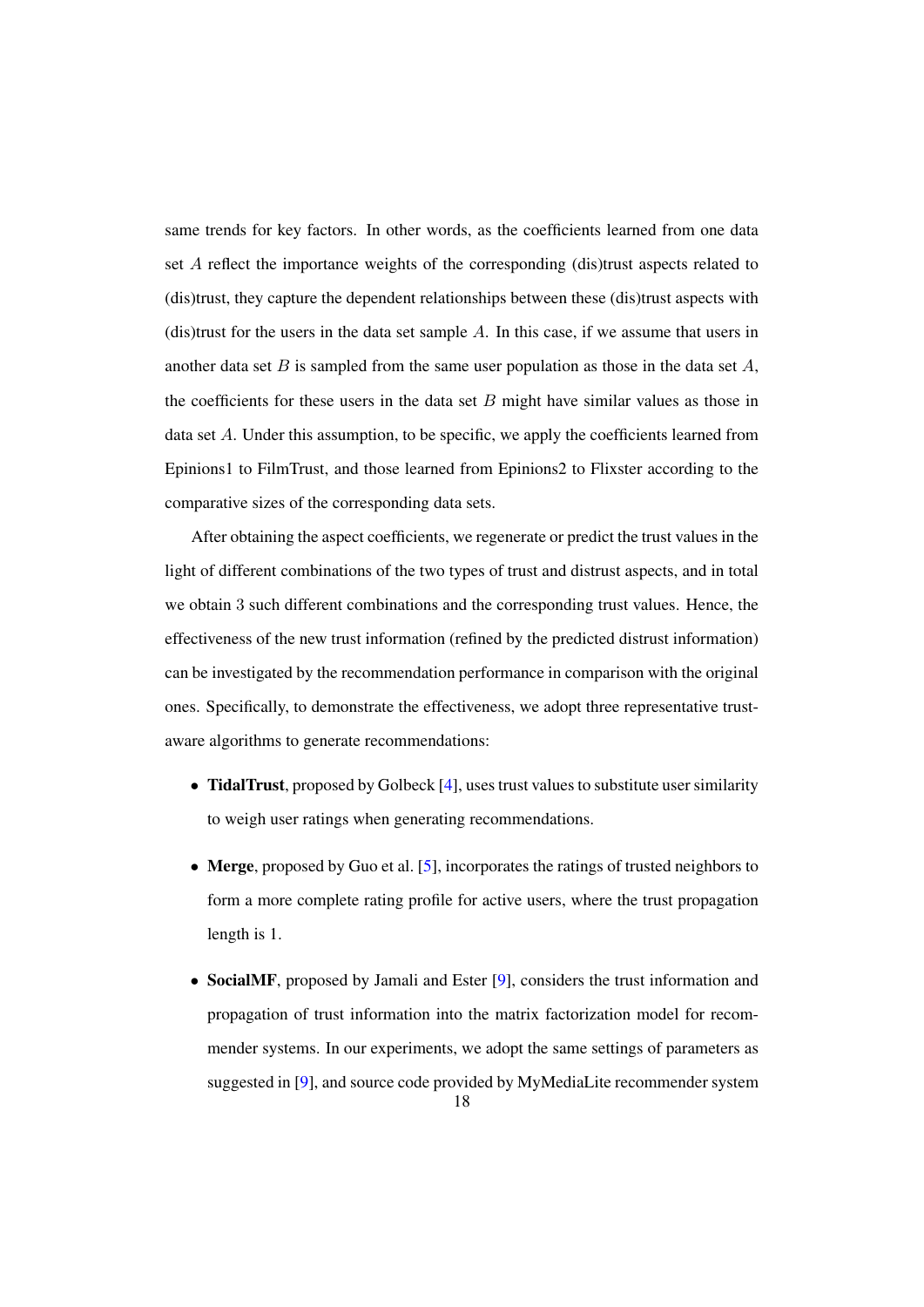# library<sup>[6](#page-0-0)</sup>.

To have a better understanding of the effectiveness, we split each data set into three different views in terms of item-related properties as used in [\[5,](#page-31-2) [18\]](#page-32-0):

- All represents the whole data set.
- Controversial Items are those items which received ratings with standard deviation greater than 1.5.
- Niche Items are those items which received less than 5 ratings.

The experiments are conducted by applying the *leave-one-out* technique, that is, each rating is iteratively hidden whose value will be predicted by applying the TidalTrust, Merge, or SocialMF method until all ratings in the data sets are tested. The performance is evaluated by two commonly used measures: the root mean square errors (RMSE) and mean absolute errors (MAE). They both refer to the differences between the predictions and the ground truth, but differ from each other as indicated by their names. Generally, smaller RMSE and MAE values indicate better predictive accuracy.

# <span id="page-18-0"></span>6. Results and Analysis

The experimental results are presented in two-fold: (1) the importance weights of the trust and distrust aspects learned from logistic regression models; and (2) the effectiveness of the trust and distrust aspects applied in recommender systems in comparison with that of the original trust values.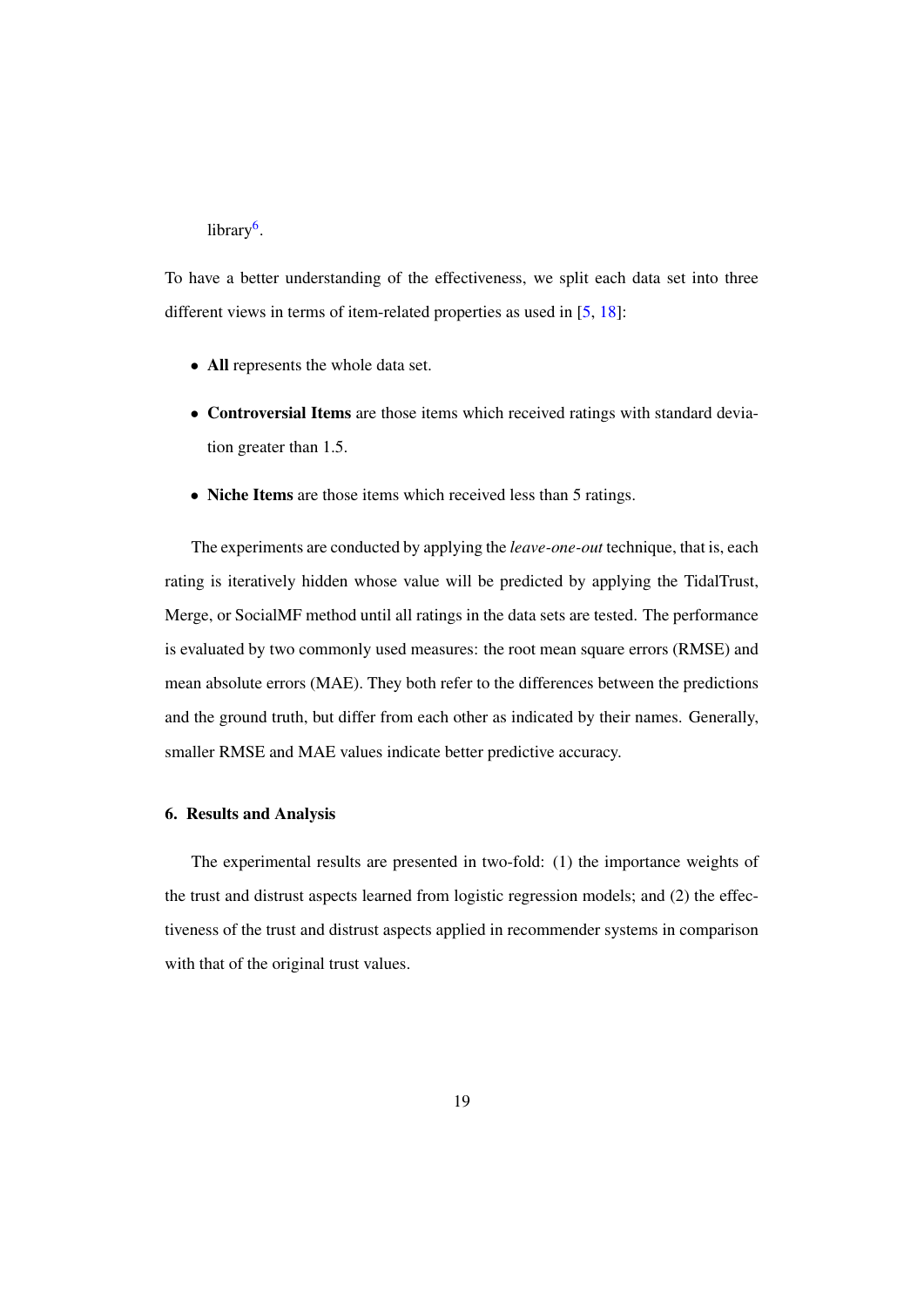<span id="page-19-0"></span>

| Data set           | Epinions1 |           | Epinions2 |           |  |  |  |  |
|--------------------|-----------|-----------|-----------|-----------|--|--|--|--|
| Aspect             | trust     | distrust  | trust     | distrust  |  |  |  |  |
| benevolence        | 0.772     | $-1.2295$ | 0.6332    | $-1.4537$ |  |  |  |  |
| competence         | 2.3706    | 0.988     | 2.5458    | 1.6816    |  |  |  |  |
| integrity          | $-0.5816$ | $-0.1122$ | $-0.6597$ | $-0.461$  |  |  |  |  |
| predictability     | $-0.0471$ | 0.313     | $-0.3666$ | 0.5724    |  |  |  |  |
| trust indegree     | $-0.055$  | 0.0159    | $-0.0387$ | $-0.0006$ |  |  |  |  |
| trust outdegree    | 0.0615    | $-0.0042$ | 0.0677    | 0.011     |  |  |  |  |
| distrust indegree  | $-0.0765$ | $-0.3697$ | 0.0016    | $-0.2533$ |  |  |  |  |
| distrust outdegree | $-0.0125$ | 0.2347    | $-0.0066$ | 0.144     |  |  |  |  |

Table 2: The coefficients of trust aspects

# *6.1. Importance of Trust and Distrust Aspects*

We use the L2-regularized logistic regression provided by LIBLINEAR $^7$  $^7$  to train the data of Epinions1 and Epinions2. The coefficients (i.e., the importance weights) of the trust and distrust aspects are illustrated in Table [2.](#page-19-0) Note that since the implementation of LIBLINEAR tends to minimize the bias part (to 0) during the model fitting process, we do not present the results of the aspect about trustor's propensity. In fact, its value is often equal to or very close to 0. Besides, since the logistic regression has a strict requirement on the sample size, we adopt a well-known rule of thumb, i.e., the 1 in 10 rule [\[7\]](#page-31-7) to specify a minimum size of the sample for a reliable training. In particular, a minimum number 10 of trust (or distrust) links are required for each aspect, that is, at least 80 trust (or distrust) examples are required in order to obtain a reliable model. However, we find that only few users in the training sets could meet the requirement. Therefore, we turn out to train the logistic regression models based on the trust and distrust networks of all the users and adopt the learned coefficients for all the users. An alternative way is to divide users into different clusters according to user similarity and then the coefficients could be learned using all the users' experience within the same

<sup>6</sup><http://www.mymedialite.net>

<sup>7</sup>[http://www.csie.ntu.edu.tw/˜cjlin/liblinear/](http://www.csie.ntu.edu.tw/~cjlin/liblinear/)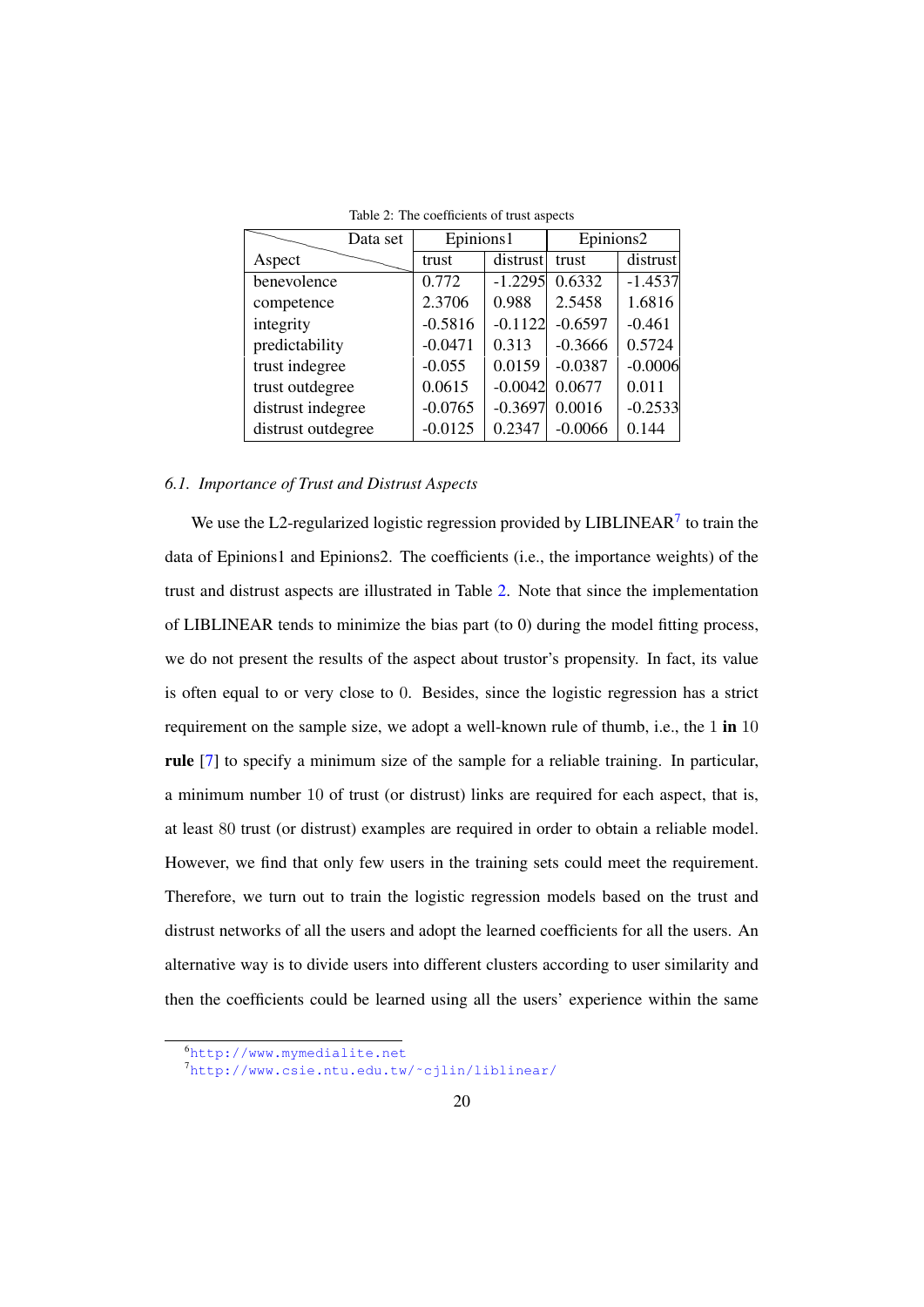cluster. This may lead to more accurate coefficients for similar users. Although we do not conduct our experiments in this way in the current work, we demonstrate that our method based on the logistic regression models learned from all users (i.e. general knowledge) could already significantly improve the recommendation accuracy.

Table  $2$  shows that consistent results for the four interpersonal aspects<sup>[8](#page-0-0)</sup> with trust and distrust are obtained in both Epinions1 and Epinions2 data sets. In general, benevolence and competence are both positively correlated with trust whereas integrity and predictability are negatively correlated. In other words, the first two aspects are more likely to increase the probability of trust, but the latter two decrease the probability. More specifically, competence shows the greatest correlation with trust, followed by benevolence. This may imply that users in recommender systems are more concerned with personal experience (e.g. benevolence) rather than collective opinions (e.g. integrity) when establishing trust. Further, a person whose behaviors are highly predictable does not guarantee high trustworthiness in trust building because the predictability is valueneutral. In contrast, competence and predictability present positive correlation with distrust whereas benevolence and integrity are negatively correlated with distrust. It should also be noted that the result for each individual impersonal aspect is not very consistent across the two data sets. This might be due to the fact that we only capture partial trust and distrust information for users in our data sets, as we only consider the trust and distrust information of each user to our sampled users. Overall, however, the coefficients for impersonal aspects could still be considered as consistent in the sense that the aggregated effect of the trust network related impersonal aspects (trust indegree and outdegree) is positive, while that of the distrust network related impersonal aspects is negative, for both trust and distrust. This could be partially explained as that a trustee with more

 $\frac{8}{3}$ Their values are in the range of [0,1], while the values for the four impersonal factors are integers  $(\geq 0)$ .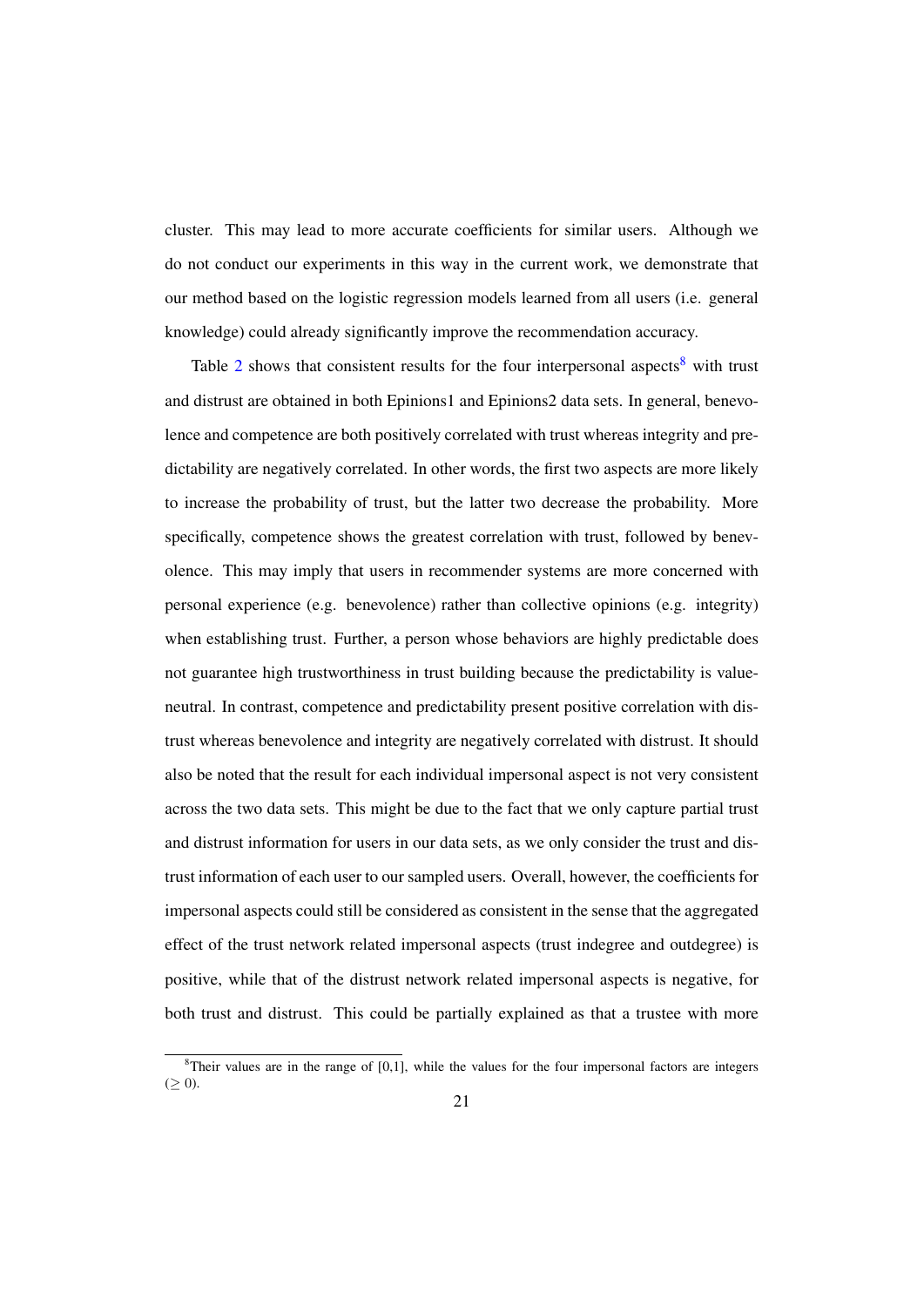trusted and trusting neighbors could have more far-reaching influence on other users, and thus are intended to be either more trusted or distrusted by others. In other words, a trustworthy user would be considered as more trustworthy by trustors, and further trusted by more people, and vice versa.

<span id="page-21-0"></span>

Figure 2: The comparison of refined trust links with the original ones

<span id="page-21-1"></span>

| Methods    |               | All         |            | <b>Controversial Items</b> |            | <b>Niche Items</b> |            | FilmTrust-All |            |
|------------|---------------|-------------|------------|----------------------------|------------|--------------------|------------|---------------|------------|
|            |               |             |            | 2,777 users                |            | $4,705$ users      |            |               |            |
|            | Aspects       |             |            | 7,242 ratings              |            | 539,881 ratings    |            |               |            |
|            |               | <b>RMSE</b> | <b>MAE</b> | <b>RMSE</b>                | <b>MAE</b> | <b>RMSE</b>        | <b>MAE</b> | <b>RMSE</b>   | <b>MAE</b> |
|            | Original      | 0.6759      | 0.5756     | 1.7259                     | 1.6045     | 0.7287             | 0.6368     | 0.9687        | 0.7564     |
| TidalTrust | A11           | 0.7432      | 0.6255     | 1.5910                     | 1.4226     | 0.7653             | 0.6713     | 0.8355        | 0.6465     |
|            | Interpersonal | 0.6833      | 0.5675     | 1.6996                     | 1.5169     | 0.7674             | 0.6548     | 0.7929        | 0.6177     |
|            | Impersonal    | 0.7624      | 0.6469     | 1.5873                     | 1.4574     | 0.7710             | 0.6787     | 0.9390        | 0.7315     |
|            | Original      | 0.7441      | 0.5920     | 1.5490                     | 1.3336     | 0.7601             | 0.6103     | 0.8788        | 0.6919     |
| Merge      | All           | 0.7608      | 0.6140     | 1.5295                     | 1.3490     | 0.7752             | 0.6324     | 0.8751        | 0.6892     |
|            | Interpersonal | 0.7234      | 0.5734     | 1.5224                     | 1.3270     | 0.7791             | 0.6384     | 0.8748        | 0.6890     |
|            | Impersonal    | 0.7890      | 0.6336     | 1.4930                     | 1.3172     | 0.7811             | 0.6396     | 0.8766        | 0.6904     |
| SocialMF   | Original      | 1.4075      | 1.2177     |                            |            |                    |            | 1.0608        | 0.7760     |
|            | A11           | 1.3910      | 1.1820     |                            |            |                    |            | 0.9950        | 0.7310     |
|            | Interpersonal | 1.4455      | 1.2414     |                            |            |                    |            | 1.0639        | 0.7684     |
|            | Impersonal    | 1.6103      | 1.3370     |                            |            |                    |            | 1.081         | 0.7917     |

# *6.2. Effectiveness of the Proposed Model*

Table 3: The comparison of performance based on Refined Trust using Epinions1

We predict the trust values based on the learned regression models for three scenarios: "All", "Interpersonal" and "Impersonal". "All" refers to considering both interpersonal and impersonal aspects, while the others refer to only considering interpersonal or impersonal aspects respectively. The effectiveness of these aspects in predicting 22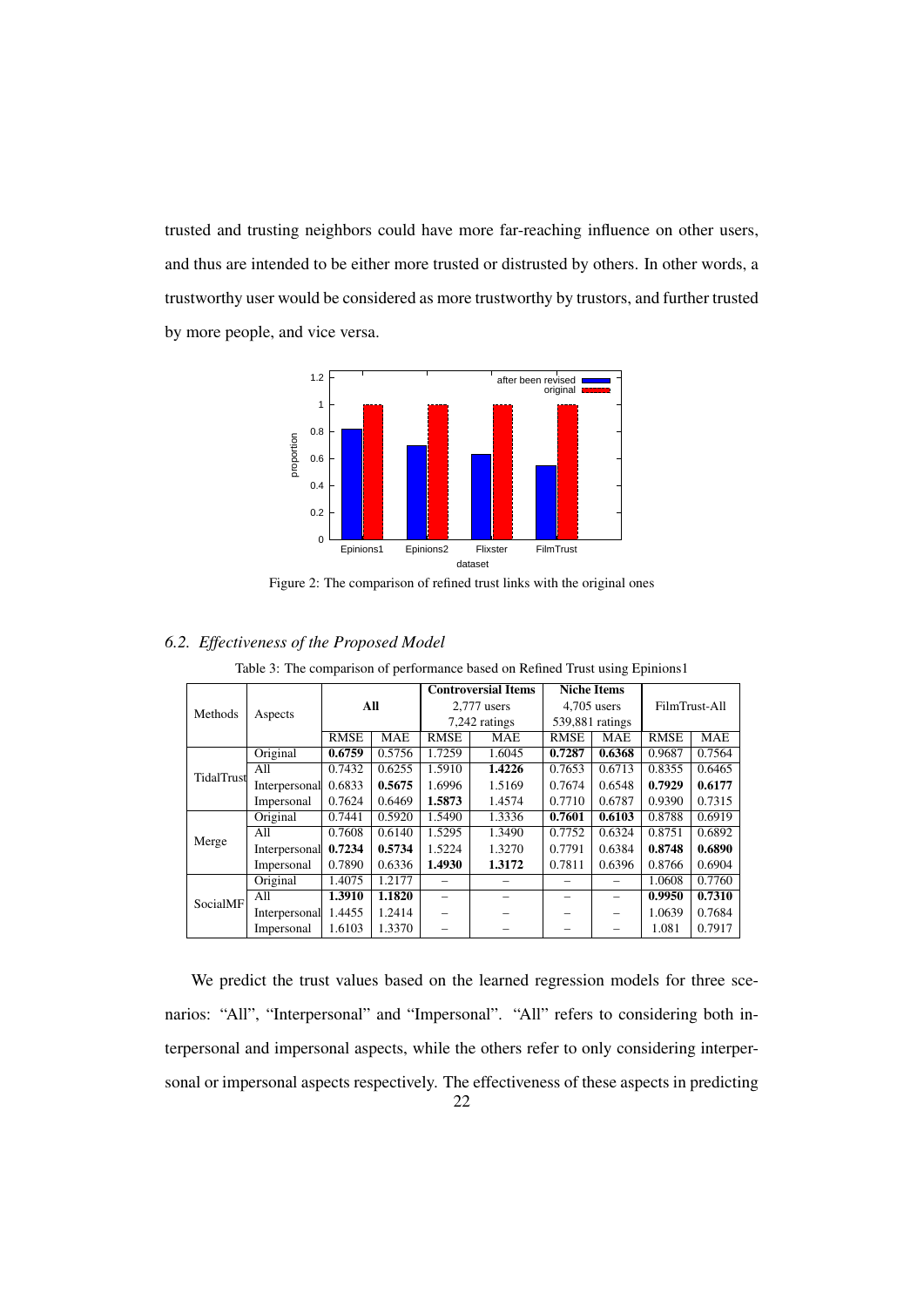<span id="page-22-0"></span>

|            |               | All         |            | <b>Controversial Items</b> |            | <b>Niche Items</b> |            | Flixster-All |            |
|------------|---------------|-------------|------------|----------------------------|------------|--------------------|------------|--------------|------------|
| Methods    | Aspects       |             |            | $2,653$ users              |            | $8,922$ users      |            |              |            |
|            |               |             |            | $12,775$ ratings           |            | 731,116 ratings    |            |              |            |
|            |               | <b>RMSE</b> | <b>MAE</b> | <b>RMSE</b>                | <b>MAE</b> | <b>RMSE</b>        | <b>MAE</b> | <b>RMSE</b>  | <b>MAE</b> |
|            | Original      | 0.6420      | 0.5287     | 1.6467                     | 1.5444     | 0.7346             | 0.6399     | 1.2449       | 0.9846     |
| TidalTrust | All           | 0.7123      | 0.5857     | 1.7390                     | 1.5215     | 0.7867             | 0.6764     | 1.2129       | 0.9706     |
|            | Interpersonal | 0.6255      | 0.5132     | 1.6607                     | 1.4679     | 0.7814             | 0.6627     | 1.2190       | 0.9789     |
|            | Impersonal    | 0.7194      | 0.5951     | 1.6055                     | 1.4950     | 0.7766             | 0.6746     | 1.2449       | 0.9846     |
|            | Original      | 0.6801      | 0.5540     | 1.4869                     | 1.3235     | 0.7298             | 0.5934     | 1.0376       | 0.8163     |
|            | A11           | 0.7032      | 0.5880     | 1.5467                     | 1.3754     | 0.7432             | 0.6128     | 1.0362       | 0.8150     |
| Merge      | Interpersonal | 0.6734      | 0.5541     | 1.4868                     | 1.2830     | 0.7503             | 0.6211     | 1.0366       | 0.8155     |
|            | Impersonal    | 0.7341      | 0.6043     | 1.4669                     | 1.3235     | 0.7501             | 0.6143     | 1.0376       | 0.8163     |
| SocialMF   | Original      | 1.2799      | 1.1094     |                            |            |                    |            | 1.3747       | 1.0440     |
|            | A11           | 1.2559      | 1.0971     |                            |            |                    |            | 1.3716       | 1.0450     |
|            | Interpersonal | 1.2603      | 1.0999     |                            |            |                    |            | 1.3838       | 1.0506     |
|            | Impersonal    | 1.4474      | 1.2079     |                            |            |                    |            | 1.3747       | 1.0440     |

Table 4: The comparison of performance based on different trust aspects using Epinions2

trust values would be investigated by applying the aforementioned three algorithms (i.e. TidalTrust, Merge1 and SocialMF) in terms of predictive accuracy for recommender sys-tems. Besides, three different views<sup>[9](#page-0-0)</sup> mentioned in Section  $5.1$  of data sets are studied. Lastly, we further employ the learned regression models from Epinions1 and Epinions2 to FilmTrust and Flixster where distrust information is unavailable.

Before evaluating our performance, we first present the ratio of "reliable" trust links to the original ones according to Equation [12](#page-15-3) based on our model. As illustrated in Figure [2,](#page-21-0) a substantial ratio of the original trust links are filtered out as "unreliable" ones by our model. The results in Tables [3](#page-21-1) and [4](#page-22-0) of our method are based on these "reliable" trust links. Later we will show whether this difference would lead to the performance improvement of the three recommendation algorithms.

In the view of *All*, Tables [3](#page-21-1) and [4](#page-22-0) show that our model could almost achieve the best performance with regard to RMSE and MAE for all three algorithms on the three data sets. Our method could achieve similar results with the original trust values on Epinions and Flixster, but demonstrate significant differences on FilmTrust (the t-test verifies its

<sup>9</sup> In this work, we did not investigate views of controversial items and niche items for the SocialMF algorithm due to the inconvenience of implementation.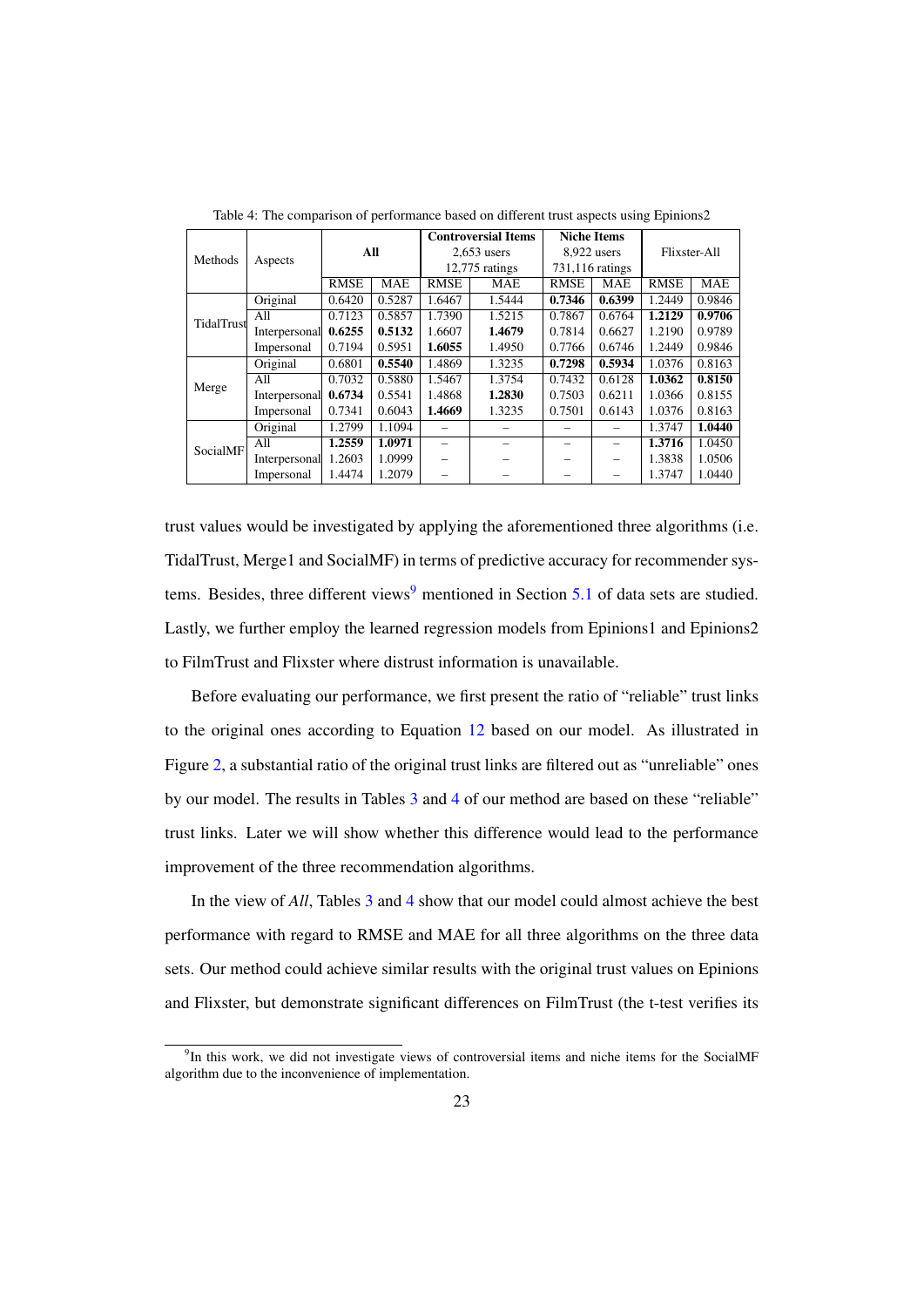statistical significance at the 5% level, i.e. p-value=  $0.0415 < 0.05$ ). This may be explained by the fact that most ratings on Epinions and Flixster data sets are highly skewed. Specifically, the average ratings are 4.6964, 4.6863 (out of 5) and 3.6560 (out of 4) in Epinions1, Epinions2 and Flixster, respectively (see Table [1\)](#page-16-0). In contrast, the average rating in FilmTrust is 3.0028 out of 4. The same trends could be observed in the view of *Controversial Items* due to less skewed distributed ratings, where our approach obtains much better performance than that with original trust value. It should be noted that in the views of *Niche Items*, the performance of our method is worse than that with the original trust. This is mainly because niche items are defined as those which received less than 5 ratings. In that case, the problem of data sparsity becomes more serious as we filter out some recommenders who might provide ratings to niche items. This problem could be addressed by predicting more implicit trust links with our model. The improvements on the three methods over those with the original trust are remarkable (around 0.13 in RMSE and 0.18 in MAE at most), as Koren [\[11\]](#page-32-12) points out that small improvements in RMSE may lead to significant improvements in real applications.

<span id="page-23-0"></span>

Figure 3: Performance comparison of TidalTrust method by considering interpersonal and impersonal aspects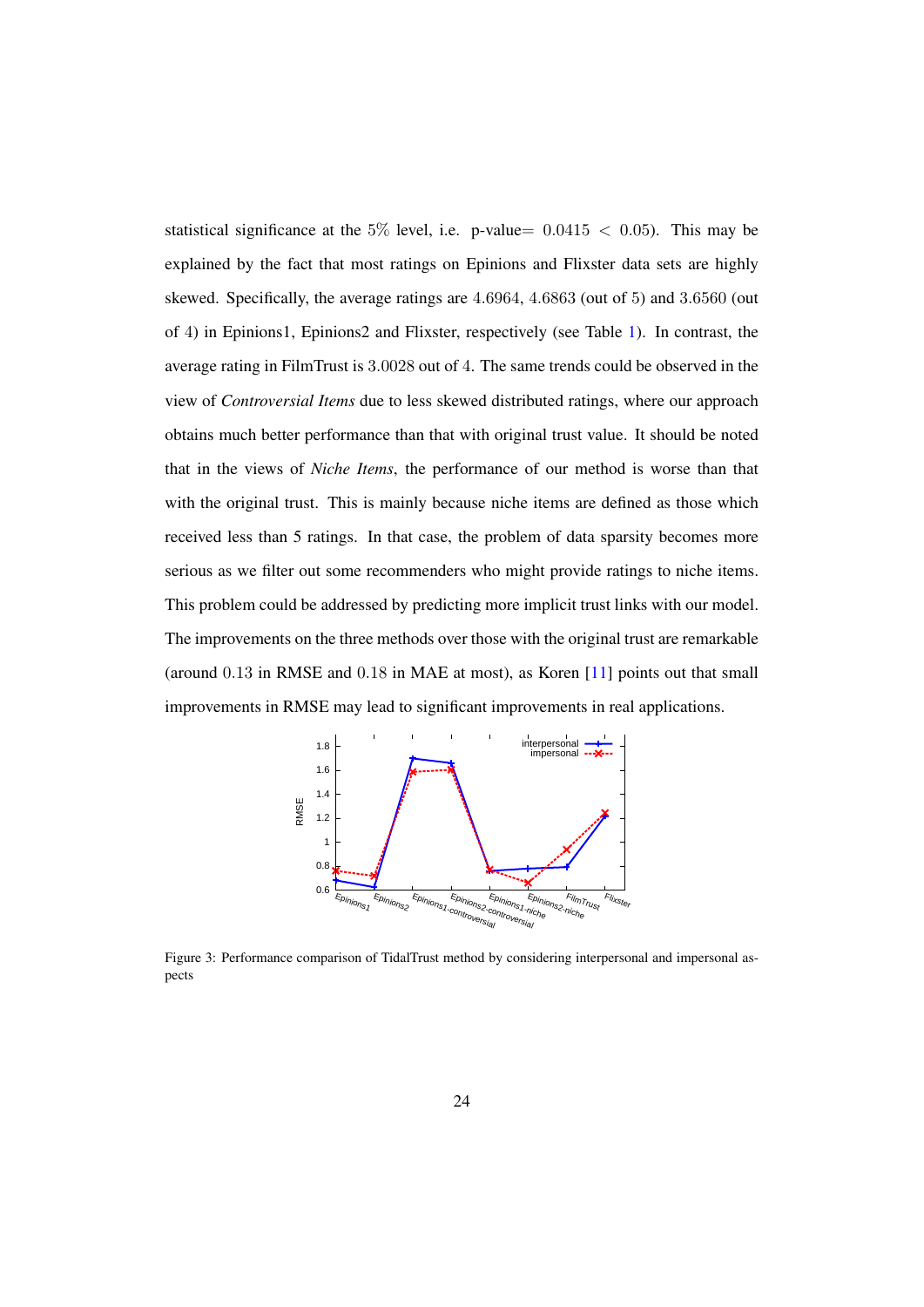<span id="page-24-0"></span>

Figure 4: Performance comparison of TidalTrust method in All View On Epinions1

<span id="page-24-1"></span>

Figure 5: The performance comparison of TidalTrust method in different views on Epinions1

### *6.2.1. Interpersonal and Impersonal Aspects*

Figure [3](#page-23-0) presents the performance of TidalTrust algorithm by considering only interpersonal or impersonal aspects. As demonstrated in Figure [3,](#page-23-0) we can see that the trust derived from interpersonal aspects (i.e. on rating history) is more effective than that from impersonal factors (i.e. on trust and distrust network) in terms of RMSE. However, for controversial items, the algorithms depending on trust values derived from impersonal aspects perform saliently better than those from interpersonal aspects. This is due to the fact that users' ratings of controversial items are quite dissimilar, increasing the difficulty on extracting valuable information for personalized recommendation according to rating history. On the contrary, the impersonal aspects, modelled based on the trust and distrust networks, would not be affected by those controversial ratings. Hence, they might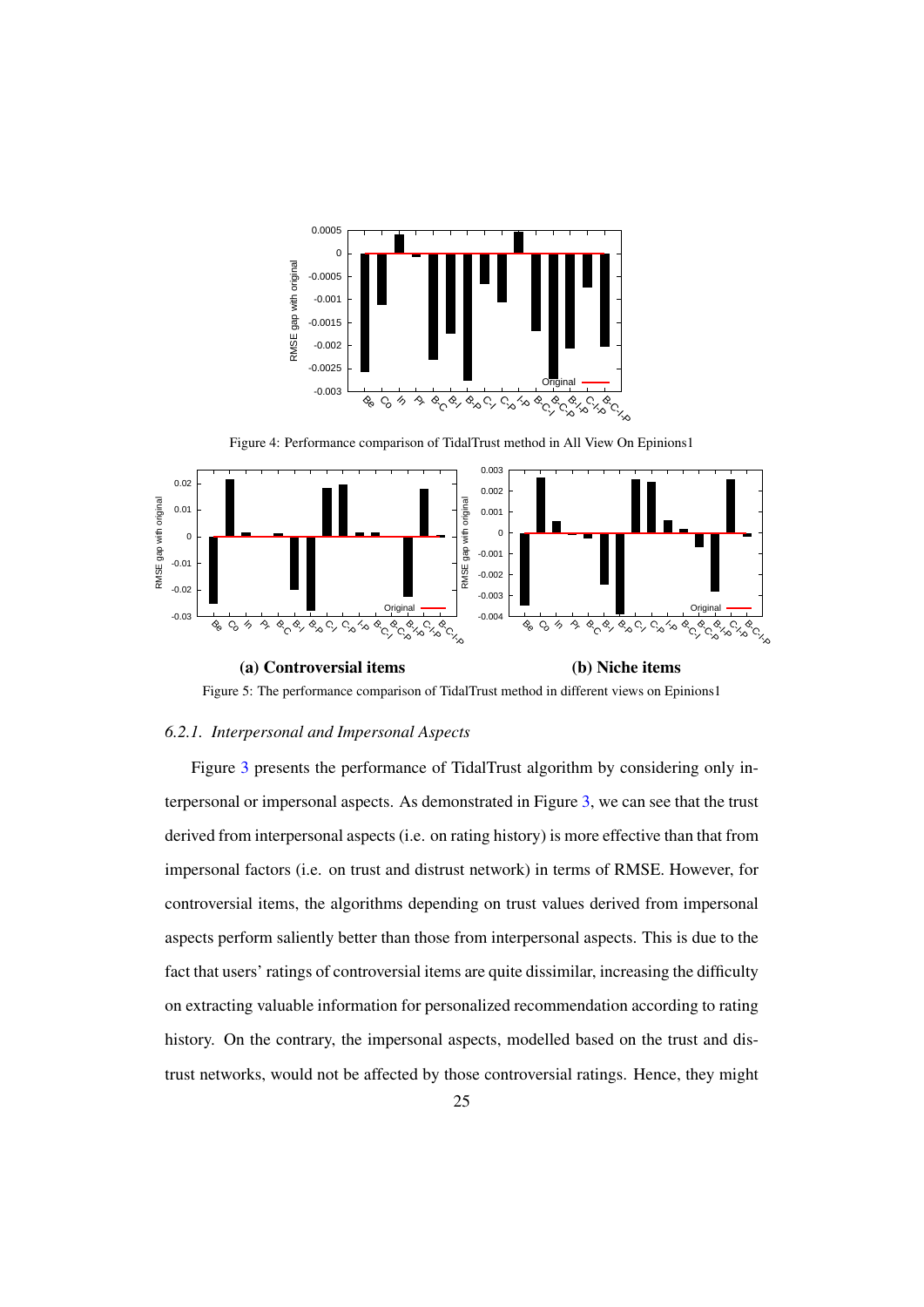infer more reliable trust and distrust values. Besides, we also explore the effectiveness of each interpersonal aspect as well as their combinations without considering the impersonal aspects. The results are presented in Table [5](#page-25-0) and Figures [4](#page-24-0) and [5,](#page-24-1) where B, C, I and P denote benevolence, competence, integrity and predictability, respectively. Hence all the combinations of trust aspects can be represented by concatenating letters. For example, B-C refers to the combination of the benevolence and competence. As can be seen in Table  $5^{10}$  $5^{10}$  $5^{10}$  $5^{10}$ , overall, the performance increases as more aspects are involved in. We thus could conclude that all the four interpersonal aspects are reasonable and each of them contributes to the success of our trust and distrust prediction.

<span id="page-25-0"></span>

| $#$ Aspects | <b>RMSE</b>         | Improvement | MAE.                | Improvement |
|-------------|---------------------|-------------|---------------------|-------------|
|             | $1.2415 \pm 0.0031$ |             | $0.9828 \pm 0.0036$ |             |
|             | $1.2383 \pm 0.0055$ | $0.26\%$    | $0.9805 \pm 0.0043$ | $0.23\%$    |
|             | $1.2352 \pm 0.0028$ | 0.25%       | $0.9783 \pm 0.0034$ | $0.22\%$    |
|             | 1.2129              | $1.81\%$    | 0.9706              | $0.78\%$    |

Table 5: The performance comparison of Tidaltrust based on interpersonal aspects on Flixster

A clearer and more detailed demonstration is illustrated in Figures [4](#page-24-0) and [5](#page-24-1) which present the comparison of different interpersonal aspects in terms of performance gaps in different views of data sets. The histogram under the horizontal solid line (representing the original trust performance) means a better performance than the baseline in terms of RMSE. More specifically, for single aspect, benevolence achieves the best performance than the other three aspects. In contrast, in the view of *Controversial* or *Niche* items (see Figure [5\)](#page-24-1), competence obtains the worse performance than predictability or integrity whose performance is equivalent to that of original trust values. Besides, in the view of *All* (see Figure [4\)](#page-24-0), the performance gap between competence and integrity or predictability is not so significant since all the RMSE gaps are smaller than 0.005. Hence, although competence is an important aspect for trust modelling (see Table [2\)](#page-19-0), it is not that useful

<sup>&</sup>lt;sup>10</sup>The improvements are computed as  $\frac{\text{RMSE (or MAE) value of n-1 aspects - that of n aspects}}{\text{RMSE (or MAE) value of n-1 aspects}}$ ,  $n = 2, 3, 4$ .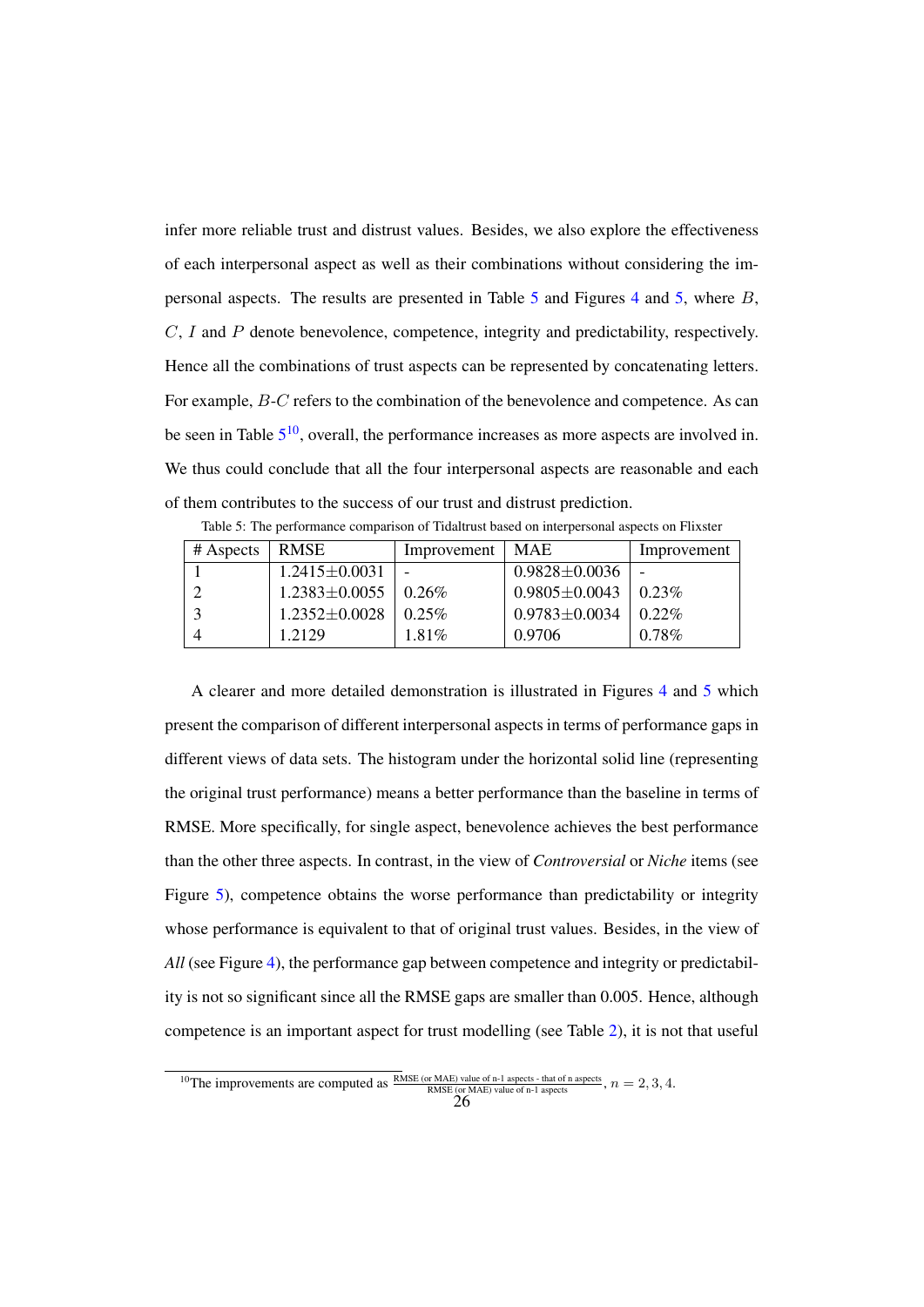in recommender systems as a single aspect. Furthermore, the performance of  $B - P$  is better than that of B (the best of single aspect) and that of  $B - I - P$  or  $B - C - P$  (the best of the combinations of three aspects). This implies that predictability, modelled in a different way and providing additional information, can complement benevolence in building the trust relationship in recommender systems. However, integrating with other aspects (e.g., competence or integrity) may not result in better performance. For the best combination  $B - P$ , benevolence is closely related to individuals' similarity, and predictability, on the contrary, provides indications of the consistency of the similarity trend. In this sense, the two aspects are complementary to each other, and capable of generating better trust values for recommender systems. However, when other aspects are incorporated, redundant and even noisy information could be brought in, and thus deteriorates the performance.

<span id="page-26-0"></span>

Figure 6: (a) Performance comparison of TidalTrust method in All view.

# *6.2.2. Generalization*

It is observed that similar trends of performance are obtained on FilmTrust and Flixster using the coefficients learned from Epinions1 and Epinions2, respectively. As illustrated in Tables [3](#page-21-1) and [4,](#page-22-0) TidalTrust, Merge and SocialMF could achieve better performance with the trust information learned by using the trained logistic regression mod-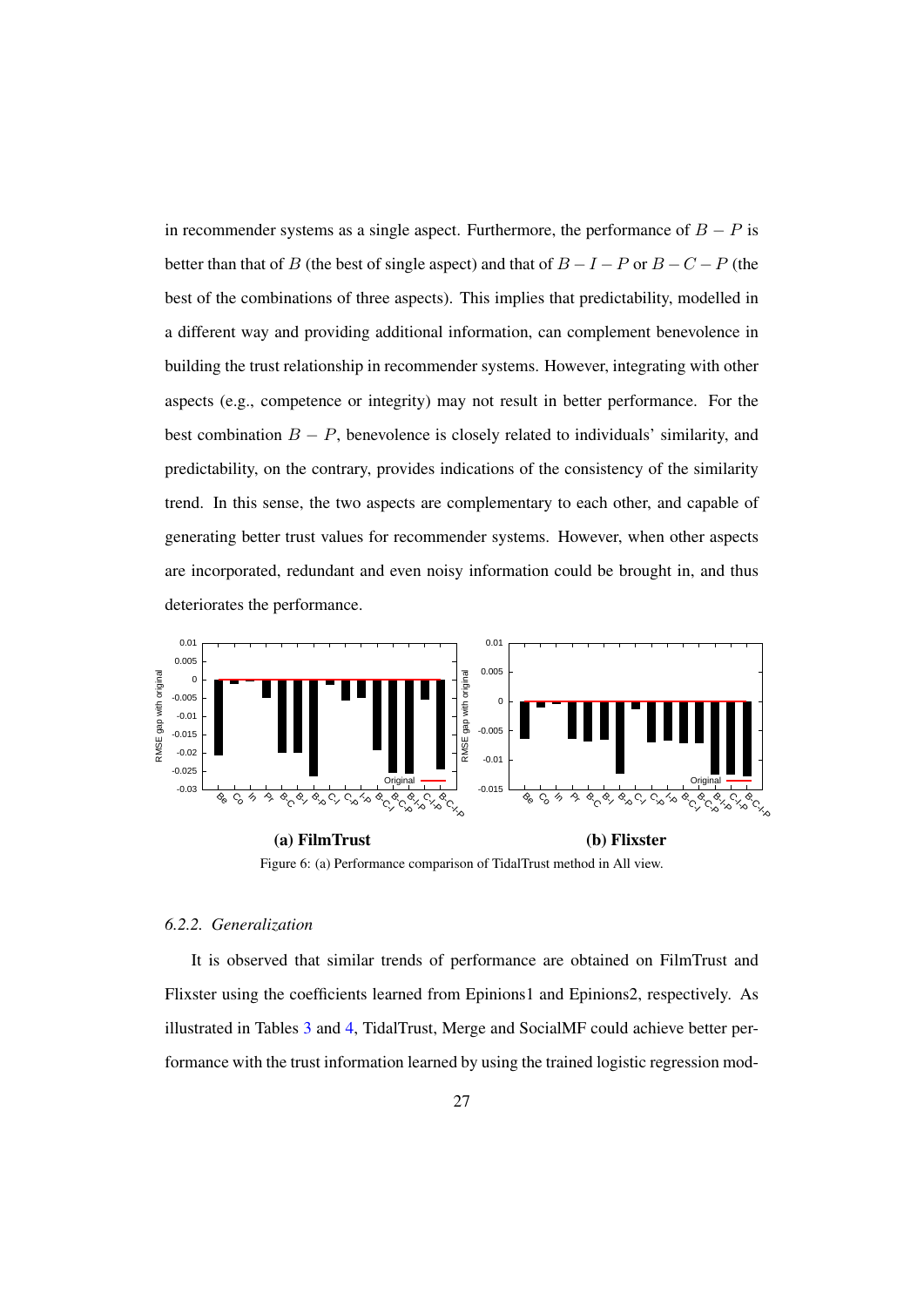els (for trust and distrust) on Epinions. Moreover, as shown in Figures [6\(](#page-26-0)a) and [6\(](#page-26-0)b), benevolence consistently shows better performance than other single aspects, and the combination of benevolence and predictability reaches the best performance among the overall 15 combinations of impersonal aspects. Hence, we conclude that the trust model learned from one data set can be applied to other data sets where distrust information is unavailable. It is important because most real-world data sets do not contain such information due to various reasons such as privacy concern. In other words, the knowledge learned from one community can be (partially) reused to model the trust and distrust in other communities.

<span id="page-27-0"></span>



#### *6.2.3. The Size of the Predicted Trust Network.*

Figure [7](#page-27-0) shows the performance of the three algorithms on FilmTrust data set by varying the size of the predicted trust network. Here, the X-axis refers to that the predicted trust network is certain times as large as the original network. As demonstrated in the figure, we can see that all three algorithms obtain better recommendation accuracy as the size of the trust network increases up to a certain point, verifying the effectiveness of our model in predicting implicit trust and distrust values (or relationships). Note that both Merge and SocialMF incorporate the mechanism of trust propagation to improve the recommendation accuracy. Therefore, the corresponding performance of incorporat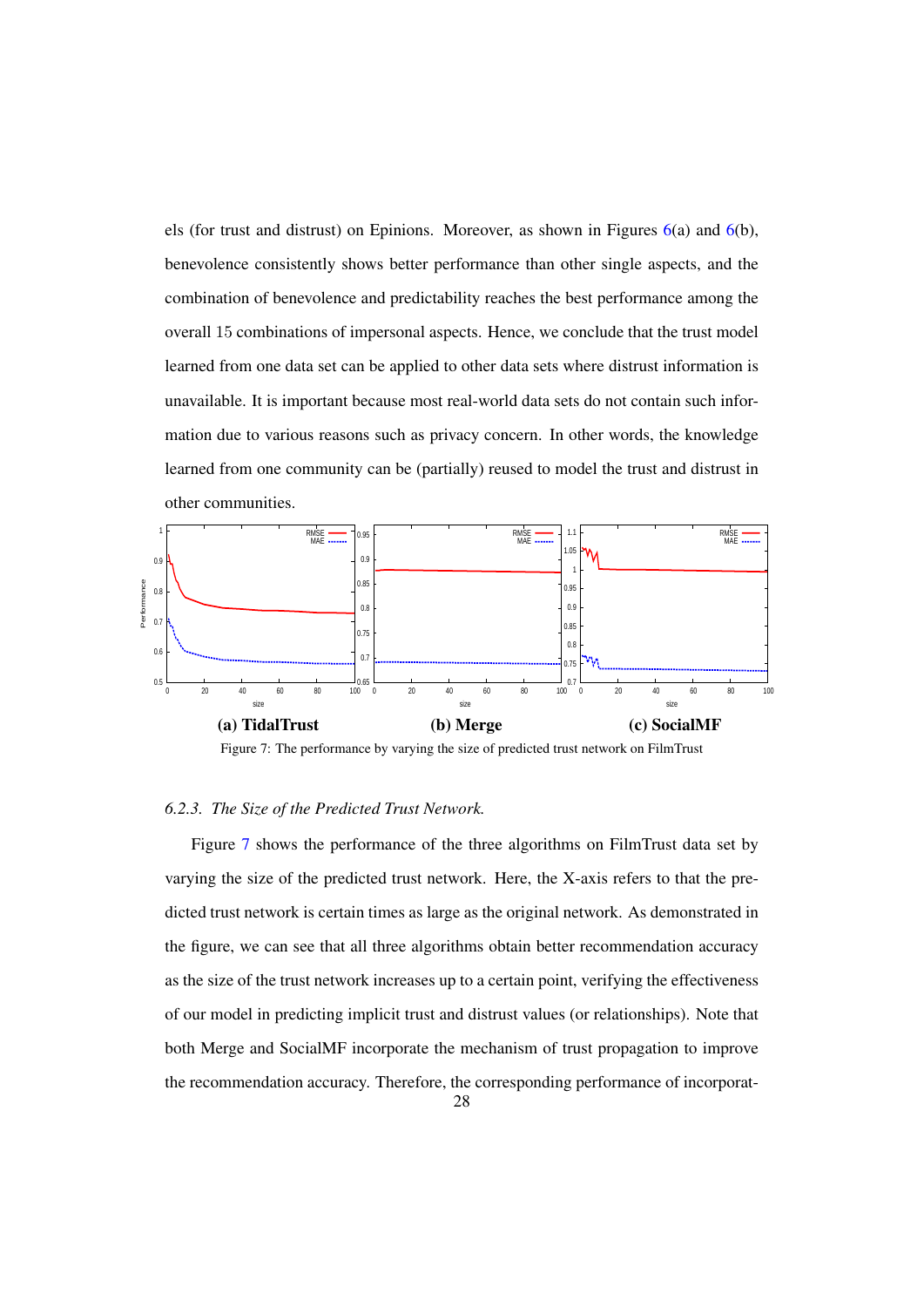ing our model could be further improved if the propagation length is made bigger than 1 (especially for the Merge method [\[5\]](#page-31-2)).

#### *6.2.4. Predicted Distrust Information.*

In our model, we employ the predicted distrust value to refine the trust value according to Equations [12](#page-15-3) and [13.](#page-15-1) Figure [8](#page-28-1) pictures the performance comparison of the TidalTrust algorithm on three data sets by differentiating between considering and not considering the predicted distrust information. As illustrated, by considering all aspects, i.e. both interpersonal and impersonal ones, we can see that the performance of TidalTrust has been saliently improved if incorporating predicted implicit distrust information into trust value prediction. This demonstrates that the noisy (less reliable) trust links could be validly removed by our model.

<span id="page-28-1"></span>

Figure 8: The performance comparison of TidalTrust between "without" and "with" distrust

# <span id="page-28-0"></span>7. Conclusion and Future Work

This paper explored the multiple facets of trust and distrust predictions for recommender systems. Specifically, we identified both the interpersonal and impersonal aspects according to the trust theory from social science. The four interpersonal aspects, namely benevolence, competence, integrity and predictability, were formally defined in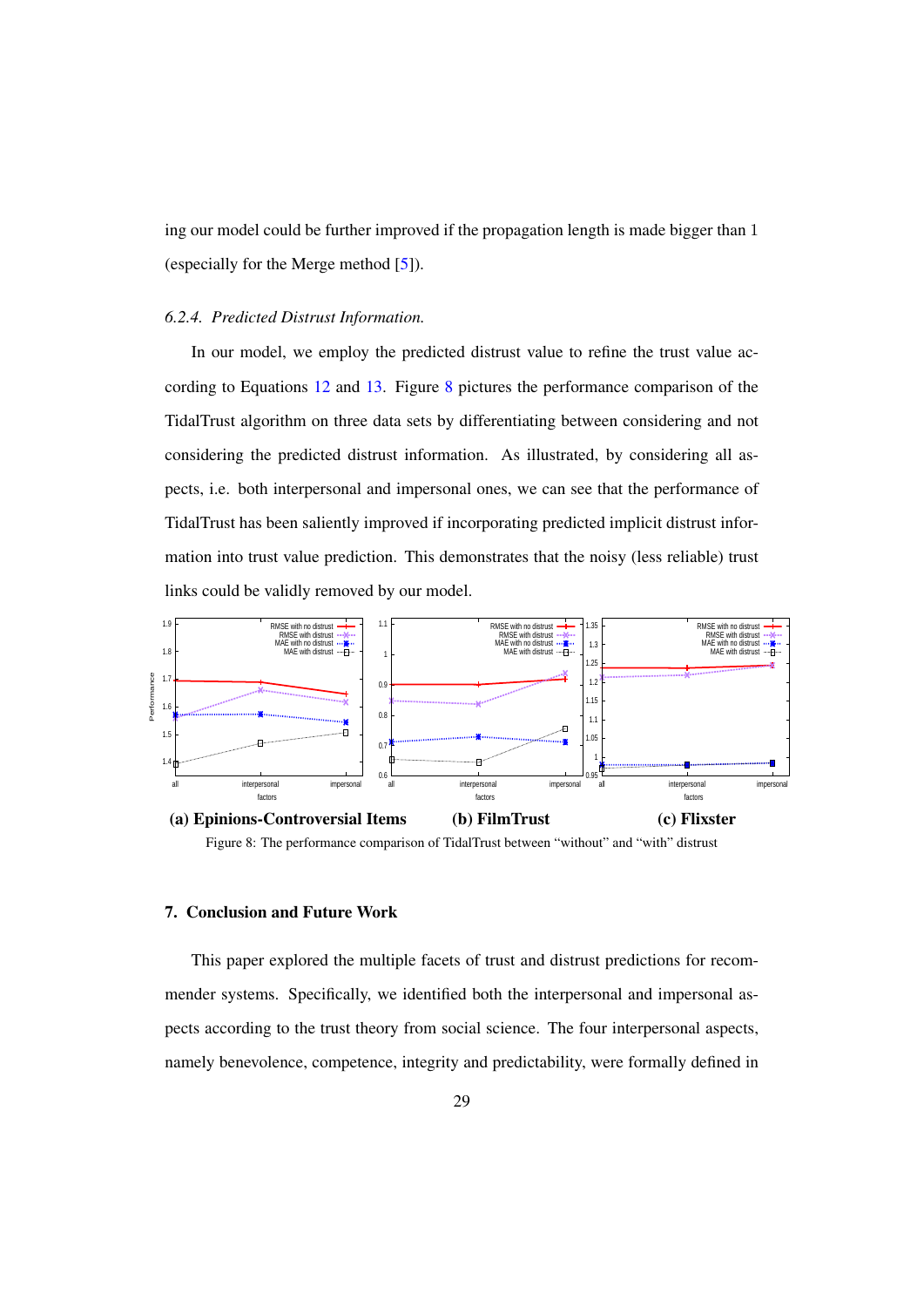the trust theory based on which they were computationally modelled in the light of user experience (i.e. ratings) in the systems, while the impersonal aspects are computed on the basis of users' trust and distrust network. Then the importance of each aspect to trust or distrust was learned by applying a corresponding logistic regression model trained by real-world data sets that contained trust or distrust information.

After learning the two logistic regression models, we predicted the (implicit) trust and distrust values, where the trust values were further refined by the distrust values. These newly generated trust values were taken as input to three representative trustbased recommendation algorithms (i.e TidalTrust, Merge and SocialMF) in order to validate the effectiveness of our proposed model. The experimental results showed that: (1) benevolence and competence were positively correlated with trust whereas the integrity and predictability were negatively correlated. On the other hand, competence and predictability were positively correlated with distrust whereas the benevolence and integrity were negatively correlated. All the four interpersonal aspects were useful for the existing trust-based recommendation algorithms in that each individual aspect can achieve comparable performance derived from the original trust values. The combination of benevolence and predictability can achieve the best performance among all the 15 combinations made by the four aspects; (2) the learned trust models can be applied to other communities where distrust information is not available for evaluating both the trust and distrust relationships. Our results could serve as a guidance to effectively build implicit trust or distrust networks (competitive to robust explicit networks) based on our proposed framework when users had no explicit trust or distrust information. Incorporating distrust information could effectively remove noisy and redundant data in the original explicit trust network. Therefore, when encountering a data set A without distrust information, an alternative way is to learn the coefficients from sampled Epinions data set which has comparable size with the data set A;  $(3)$  incorporating impersonal as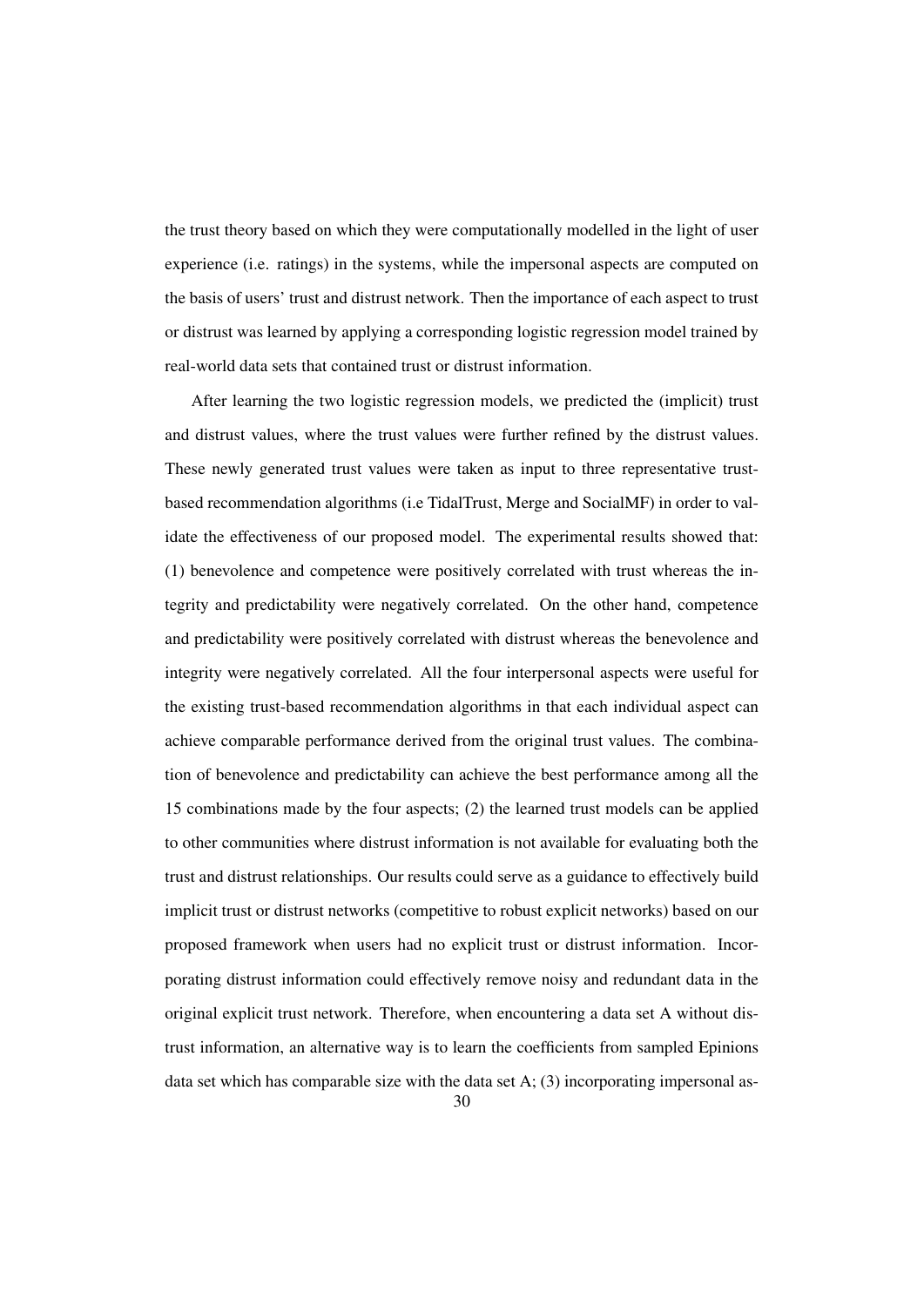pects can further improve the performance of the existing trust-based recommendation algorithms. In addition, the interpersonal aspects would take greater effect when there were lots of rating data of users, whereas the impersonal aspects would contribute more to the controversial items; and (4) our ability of predicting the implicit trust values could complement the trust network, which could further improve the performance of trustaware recommender systems. In other words, if we want to improve the performance of a specific trust-aware recommender system, we can predict more possible trust links using our approach to increase the size of the existing trust network.

The contributions of our current work can be mainly summarized by the following two aspects: (1) our study serves as the initial step aiming to fill in the gap between trust and distrust as multi-aspect concepts and the relatively simple usage of trust and (especially) distrust in recommender systems. The newly predicted trust and distrust values can effectively enhance the performance of the existing trust-aware recommender systems. Given the relatively large base of this kind of recommender systems, the influence is considerably significant for the area of recommender systems. With the increased accuracy of recommendation, users will be able to achieve more informed decision making; and (2) we introduce the formal definitions of the interpersonal and impersonal aspects of trust and distrust from which they will be computationally modeled according to users' historic ratings and trust networks. It can inspire and lead the research in the computational trust area to build more robust and practical trust models, which well support users' decisions on which others to trust.

The future work is discussed as follows: (1) in the current work, we assume the trust aspects are independent with each other, and linearly correlated with trust. In the future, we might employ more complex machine learning techniques to capture the possible dependency among trust aspects for more powerful (dis)trust prediction algorithm; (2) the present work focuses on predicting (implicit) trust and distrust values according to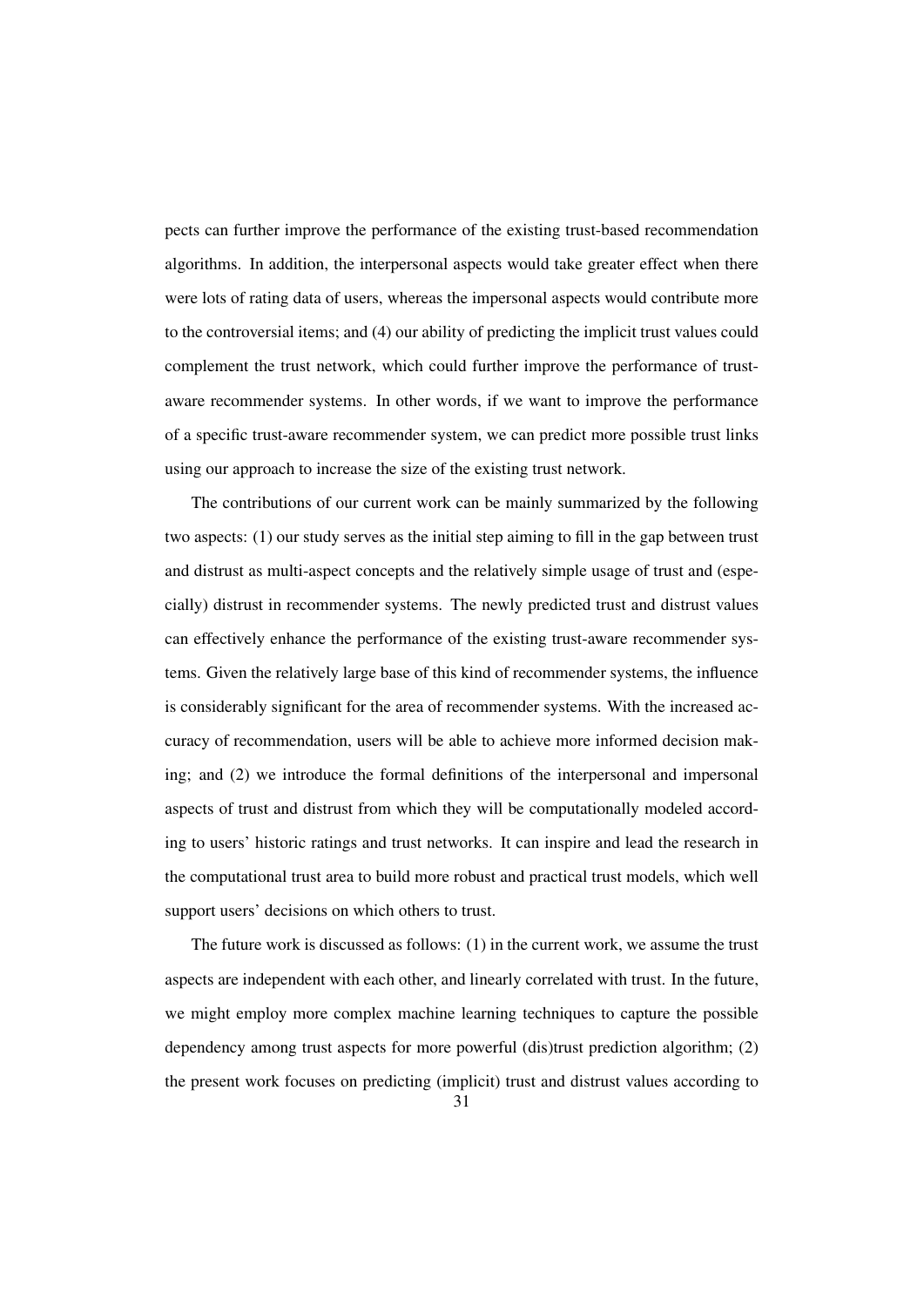our proposed trust framework for recommender systems by comparing the performance using refined trust values (or links) relative to the original ones. In the future, we will further verify our research framework by exploring other candidate impersonal aspects such as reputation and closeness centrality of trustees, etc.; (3) this study formalizes distrust as the mirror image of the trust concept. In the future, we could consider another interesting case in which trust and distrust are not predicted by the same aspects/antecedents, but by different ones; and (4) we plan to design a trust-aware recommender system by relatively equally considering both the predicted trust and distrust values instead of using the predicted distrust values to refine trust values.

#### References

- <span id="page-31-0"></span>[1] G. Adomavicius and A. Tuzhilin. Toward the next generation of recommender systems: A survey of the state-of-the-art and possible extensions. *IEEE Transactions on Knowledge and Data Engineering*, 17(6):734–749, 2005.
- <span id="page-31-3"></span><span id="page-31-1"></span>[2] C. Castelfranchi and R. Falcone. Socio-cognitive theory of trust. *J. Pitt. London: Wiley*, 2005.
- [3] M. Chowdhury, A. Thomo, and B. Wadge. Trust-based infinitesimals for enhanced collaborative filtering. In *Proceedings of the 15th International Conference on Management of Data (COMAD)*, 2009.
- <span id="page-31-4"></span>[4] J. Golbeck. Generating predictive movie recommendations from trust in social networks. In *Trust Management*, pages 93–104. 2006.
- <span id="page-31-2"></span>[5] G. Guo, J. Zhang, and D. Thalmann. A simple but effective method to incorporate trusted neighbors in recommender systems. In *Proceeding of the 20th Conference on User Modeling, Adaptation, and Personalization (UMAP)*, pages 114–125. 2012.
- <span id="page-31-6"></span>[6] G. Guo, J. Zhang, and N. Yorke-Smith. A novel bayesian similarity measure for recommender systems. In *Proceedings of the 23rd International Joint Conference on Artificial Intelligence (IJCAI)*, 2013.
- <span id="page-31-7"></span>[7] F. E. Harrell, K. L. Lee, R. M. Califf, D. B. Pryor, and R. A. Rosati. Regression modelling strategies for improved prognostic prediction. *Statistics in Medicine*, 3(2):143–152, 1984.
- <span id="page-31-5"></span>[8] M. Jamali and M. Ester. Trustwalker: a random walk model for combining trust-based and item-based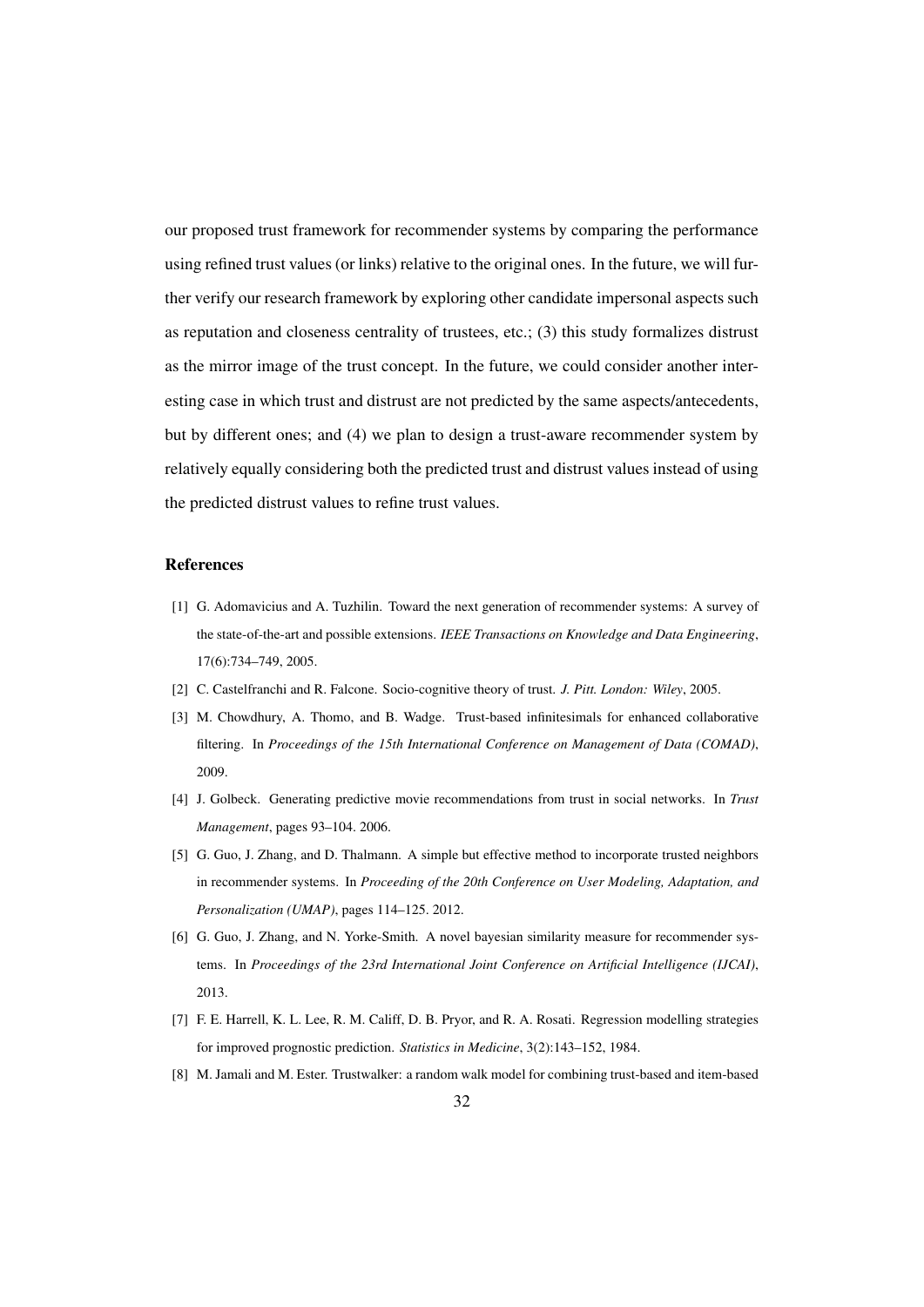recommendation. In *Proceedings of the 15th ACM SIGKDD International Conference on Knowledge Discovery and Data Mining*, pages 397–406. ACM, 2009.

- <span id="page-32-2"></span>[9] M. Jamali and M. Ester. A matrix factorization technique with trust propagation for recommendation in social networks. In *Proceedings of the fourth ACM Conference on Recommender Systems*, pages 135–142. ACM, 2010.
- <span id="page-32-7"></span>[10] A. Jøsang, W. Quattrociocchi, and D. Karabeg. Taste and trust. In *Trust Management V*, pages 312– 322. Springer, 2011.
- <span id="page-32-12"></span>[11] Y. Koren. Factor in the neighbors: Scalable and accurate collaborative filtering. *ACM Transactions on Knowledge Discovery from Data (TKDD)*, 4(1):1–24, 2010.
- <span id="page-32-6"></span>[12] K. Kwon, J. Cho, and Y. Park. Multidimensional credibility model for neighbor selection in collaborative recommendation. *Expert Systems with Applications*, 36(3):7114–7122, 2009.
- <span id="page-32-9"></span>[13] J. Leskovec, D. Huttenlocher, and J. Kleinberg. Predicting positive and negative links in online social networks. In *Proceedings of the 19th International Conference on World Wide Web*, pages 641–650. ACM, 2010.
- <span id="page-32-8"></span>[14] D. Liben-Nowell and J. Kleinberg. The link-prediction problem for social networks. *Journal of the American Society for Information Science and Technology*, 58(7):1019–1031, 2007.
- <span id="page-32-11"></span>[15] X. Liu, A. Datta, H. Fang, and J. Zhang. Detecting imprudence of 'reliable'sellers in online auction sites. In *Proceedings of the 11th International Conference on Trust, Security and Privacy in Computing and Communications (TrustCom)*, pages 246–253, 2012.
- <span id="page-32-1"></span>[16] H. Ma, M. R. Lyu, and I. King. Learning to recommend with trust and distrust relationships. In *Proceedings of the third ACM Conference on Recommender Systems*, pages 189–196. ACM, 2009.
- <span id="page-32-10"></span>[17] H. Ma, H. Yang, M. R. Lyu, and I. King. Sorec: social recommendation using probabilistic matrix factorization. In *Proceedings of the 17th ACM conference on Information and Knowledge Management*, pages 931–940. ACM, 2008.
- <span id="page-32-0"></span>[18] P. Massa and P. Avesani. Trust-aware recommender systems. In *Proceedings of the 2007 ACM Conference on Recommender Systems (Recsys)*, pages 17–24, 2007.
- <span id="page-32-3"></span>[19] R. C. Mayer, J. H. Davis, and F. D. Schoorman. An integrative model of organizational trust. *The Academy of Management Review*, 20(3):709–734, 1995.
- <span id="page-32-5"></span>[20] D. H. McKnight and N. L. Chervany. Trust and distrust definitions: One bite at a time. In *Trust in Cyber-Societies*, pages 27–54. Springer, 2001.
- <span id="page-32-4"></span>[21] D. H. McKnight and N. L. Chervany. What trust means in e-commerce customer relationships: An